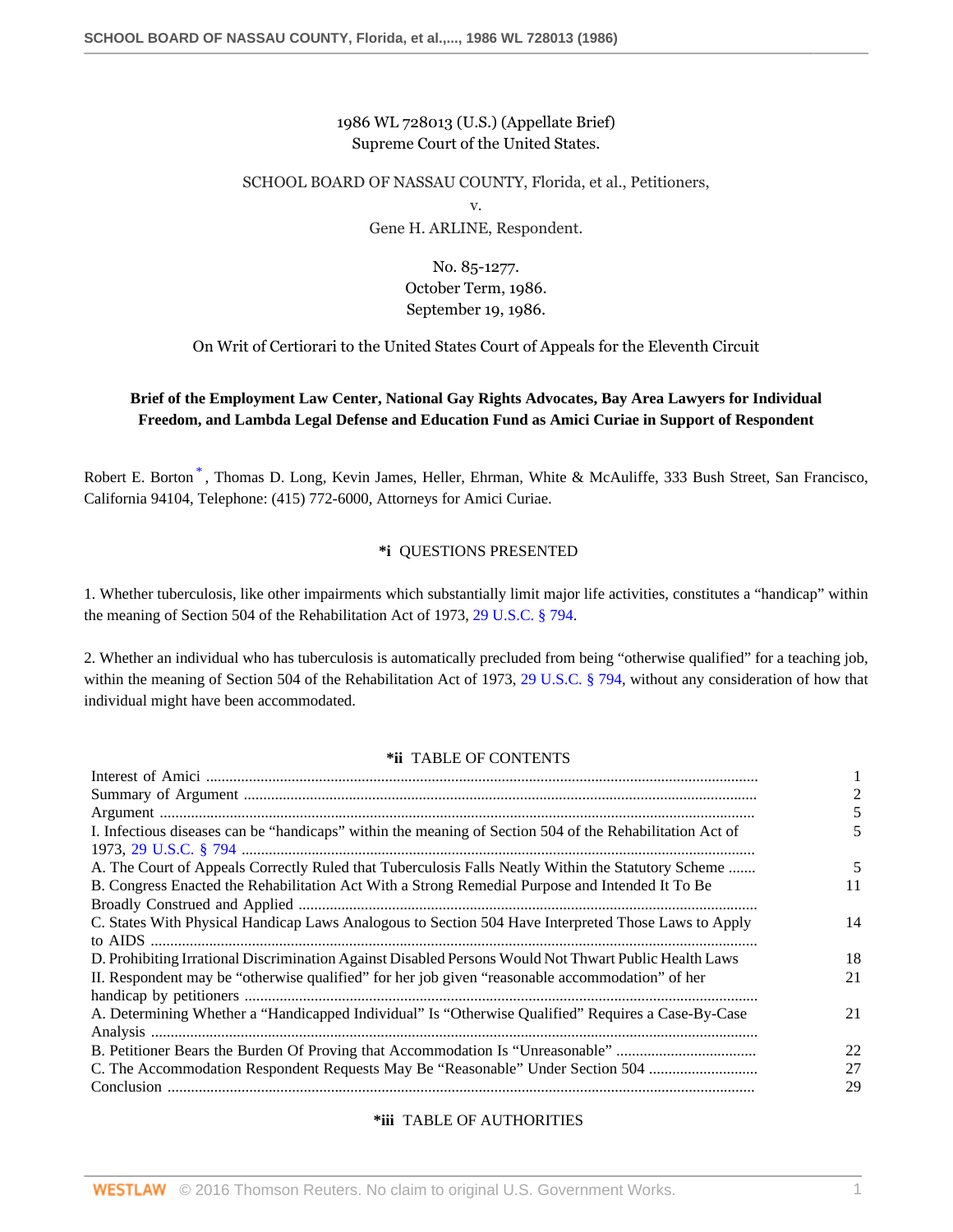| Cases                                                                                                                                   |                |
|-----------------------------------------------------------------------------------------------------------------------------------------|----------------|
| Alexander v. Choate, 469 U.S. 287, 105 S. Ct. 712, 53 U.S.L.W.                                                                          | passim         |
| Arline v. School Bd. of Nassau County, 772 F.2d 759 (11th Cir.<br>1985), cert. granted, 106 S. Ct. 1633, 54 U.S.L.W. 3695 (1986)        | 5, 7           |
| Bentivegna v. United States Department of Labor, 694 F.2d 619 (9th                                                                      | 13             |
| Bowen v. American Hospital Association, 106 S. Ct. 2101 (1986)                                                                          | 6              |
| California Dep't of Fair Employment & Housing in re Estate<br>of Chadbourne v. Raytheon Company, No. FEP 83-84 L1-0310p                 | 17             |
| Camara v. Municipal Court of the City and County of San Francisco,                                                                      | 19             |
| Consolidated Rail Corp. v. Darrone, 465 U.S. 624 (1984)                                                                                 | 11             |
| de la Torres v. Bolger, 781 F.2d 1134 (5th Cir. 1986), aff g 610 F.                                                                     | 10             |
| Doe v. New York University, 666 F.2d 761 (2d Cir. 1981)                                                                                 | 27             |
| Doe v. Region 13 Mental Health--Mental Retardation Commission,                                                                          | 13             |
| Drennon v. Philadelphia General Hospital, 428 F. Supp. 809 (E.D.                                                                        | 13             |
| Federal Trade Commission v. Fred Meyer, Inc., 390 U.S. 341 (1967)                                                                       | 22             |
| Grube v. Bethlehem Area School District, 550 F. Supp. 418 (E.D Pa.                                                                      | 20             |
| Holland v. Boeing Co., 583 P.2d 621 (Wash. 1978)                                                                                        | 26             |
|                                                                                                                                         | 19             |
| Jasany v. United States Postal Service, 755 F.2d 1244 (6th Cir. 1985)                                                                   | 10, 26         |
| Jew Ho v. Williamson, 103 F. 10 (C.C.D. Cal. 1900)                                                                                      | 20             |
| *iv Kling v. County of Los Angeles, 769 F.2d 532 (9th Cir.), rev'd                                                                      | 13             |
| Lloyd v. Regional Transportation Authority, 548 F.2d 1277 (7th Cir.                                                                     | 12             |
| McDonnell Douglas Corp. v. Green, 411 U.S. 792 (1973)                                                                                   | 22             |
| McKelvey v. Walters, 596 F. Supp. 1317 (D.D.C. 1986)                                                                                    | 14             |
| Nelson v. Thornburgh, 567 F. Supp. 369 (E.D. Pa. 1983), aff'd mem.,<br>732 F.2d 146 (3d Cir. 1984), cert. denied, 105 S. Ct. 955 (1985) | 7              |
| New York State Association for Retarded Children, Inc. v. Carey, 612<br>F.2d 644 (2d Cir. 1979), aff'g 466 F. Supp. 487 (E.D.N.Y. 1978) | passim         |
| Oesterling v. Walters, 760 F.2d 859 (8th Cir. 1985)                                                                                     | 10             |
| People v. 49 West 12 Tenants Corp., N.Y.L.J., Oct. 17, 1983, at 1,                                                                      | 15             |
| Poole v. South Plainfield Board of Education, 490 F. Supp. 948                                                                          | 20             |
| Prewitt v. United States Postal Service, 662 F.2d 292 (5th Cir. 1981)                                                                   | 13, 23         |
| Pushkin v. Regents of the University of Colorado, 658 F.2d 1372                                                                         | 12, 13, 24, 28 |
| Racine Education Ass'n v. Racine United School District, 1 AIDS                                                                         | 17             |
| POL. & L. (BNA) No. 9, at 1 (E.R.D.-Wis. D.I.L.H.R. April 30,                                                                           |                |
| Shuttleworth v. Broward County Office of Mgmt. & Budget, 2 EMPL.<br>PRAC. GUIDE (CCH) § 5014 (F.C.H.R. Dec. 11, 1985)                   | 16             |
| Southeastern Community College v. Davis, 442 U.S. 397 (1979)                                                                            | passim         |
| Strathie v. Department of Transportation, 716 F.2d 227 (3rd Cir.                                                                        | 9, 23, 27, 28  |
| *v Tinch v. Walters, 765 F.2d 599 (6th Cir. 1985)                                                                                       | 14             |
| Treadwell v. Alexander, 707 F.2d 473 (11th Cir. 1983)                                                                                   | 13, 27         |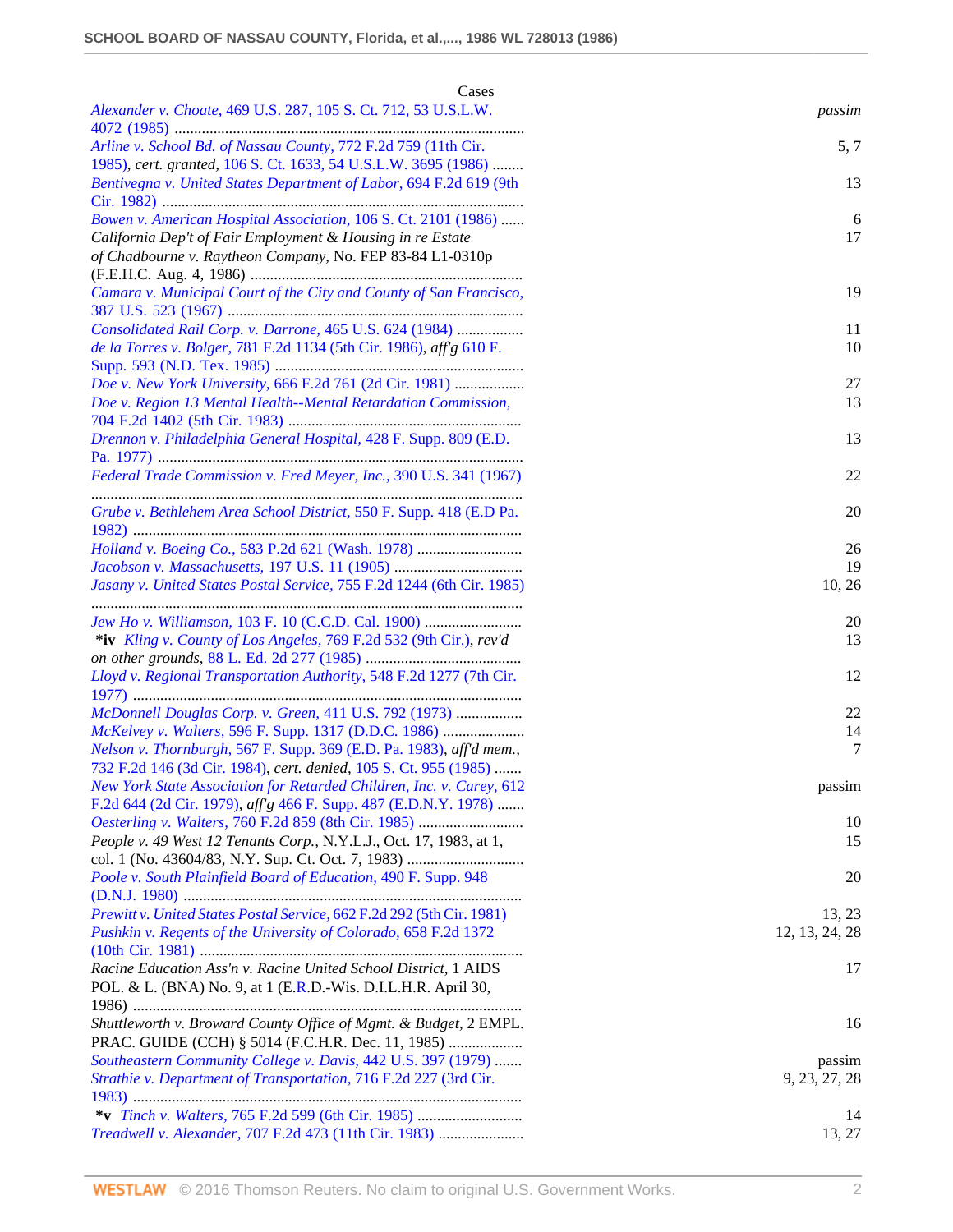| Tudyman v. United Airlines, 608 F. Supp. 739 (C.D. Cal. 1984)                                                       | 10        |
|---------------------------------------------------------------------------------------------------------------------|-----------|
| <b>Statutes and Regulations</b>                                                                                     |           |
|                                                                                                                     | 14        |
| Civil Rights Act of 1964, Title VI, 42 U.S.C. §§ 2000d to 2000d-6                                                   | 23        |
| Civil Rights Act of 1964, Title VII, 42 U.S.C. §§ 2000e to 2000e-17                                                 | 8, 22     |
|                                                                                                                     |           |
|                                                                                                                     | 15        |
| Florida Human Rights Act, Fla. Stat. §§ 760.01-760.10 (1985)                                                        | 16        |
|                                                                                                                     | 15        |
|                                                                                                                     | 15        |
| Ky. Rev. Stat. Ann. § 207.140(2)(c) (Baldwin 1981)                                                                  | 15        |
|                                                                                                                     | 15        |
|                                                                                                                     | 15        |
|                                                                                                                     | 15        |
|                                                                                                                     | 15        |
| New York Human Rights Law, N.Y. Exec. Law §§ 290-301, FAIR                                                          | 16        |
| EMPL. PRAC. LAWS (BNA) No. 531, at 455:3005-3018 (Jan. 1,                                                           |           |
|                                                                                                                     |           |
| Okla. Stat. Ann. tit. 25, § 1301(4) (West Supp. 1984-1985)                                                          | 15        |
|                                                                                                                     | 15        |
|                                                                                                                     | 15        |
| *vi Rehabilitation Act of 1973, 29 U.S.C. §§ 701-796i:                                                              |           |
|                                                                                                                     | 6, 9      |
|                                                                                                                     | passim    |
|                                                                                                                     | 13        |
| Rehabilitation Act of 1973, Pub. L. 93-112, § 7(6), 87 Stat. 355                                                    | 12        |
| Rehabilitation Act Amendments of 1974, Pub. L. 93-516, § 111(a),                                                    | 12        |
|                                                                                                                     |           |
| Rehabilitation, Comprehensive Services, and Developmental Disabilities Amendments of 1978, Pub. L. 95-602, 92 Stat. |           |
|                                                                                                                     |           |
| 2955:                                                                                                               |           |
|                                                                                                                     | 13, 23    |
|                                                                                                                     | 14        |
|                                                                                                                     | 15        |
|                                                                                                                     | 15        |
|                                                                                                                     | 15        |
|                                                                                                                     | 15        |
|                                                                                                                     | 14        |
|                                                                                                                     | 14        |
| 45 C.F.R. Part 84:                                                                                                  |           |
|                                                                                                                     | 23        |
|                                                                                                                     | 28        |
|                                                                                                                     | 6, 9      |
|                                                                                                                     | 6         |
|                                                                                                                     |           |
|                                                                                                                     | 21        |
|                                                                                                                     | 8, 11, 28 |
| *vii Other Authorities                                                                                              |           |
|                                                                                                                     | 17        |
| Announcement by the New Jersey Division on Civil Rights,                                                            | 17        |
| reprinted in 2 EMPL. PRAC. GUIDE (CCH) [ 5026                                                                       |           |
| Burris, Fear Itself: AIDS, Herpes and Public Health Decisions, 3                                                    | 3, 20     |
|                                                                                                                     |           |
| Canellos, Ill-Founded Notions: Job Discrimination Against Cancer                                                    | 9         |
|                                                                                                                     |           |
|                                                                                                                     | 8         |
|                                                                                                                     | 8<br>14   |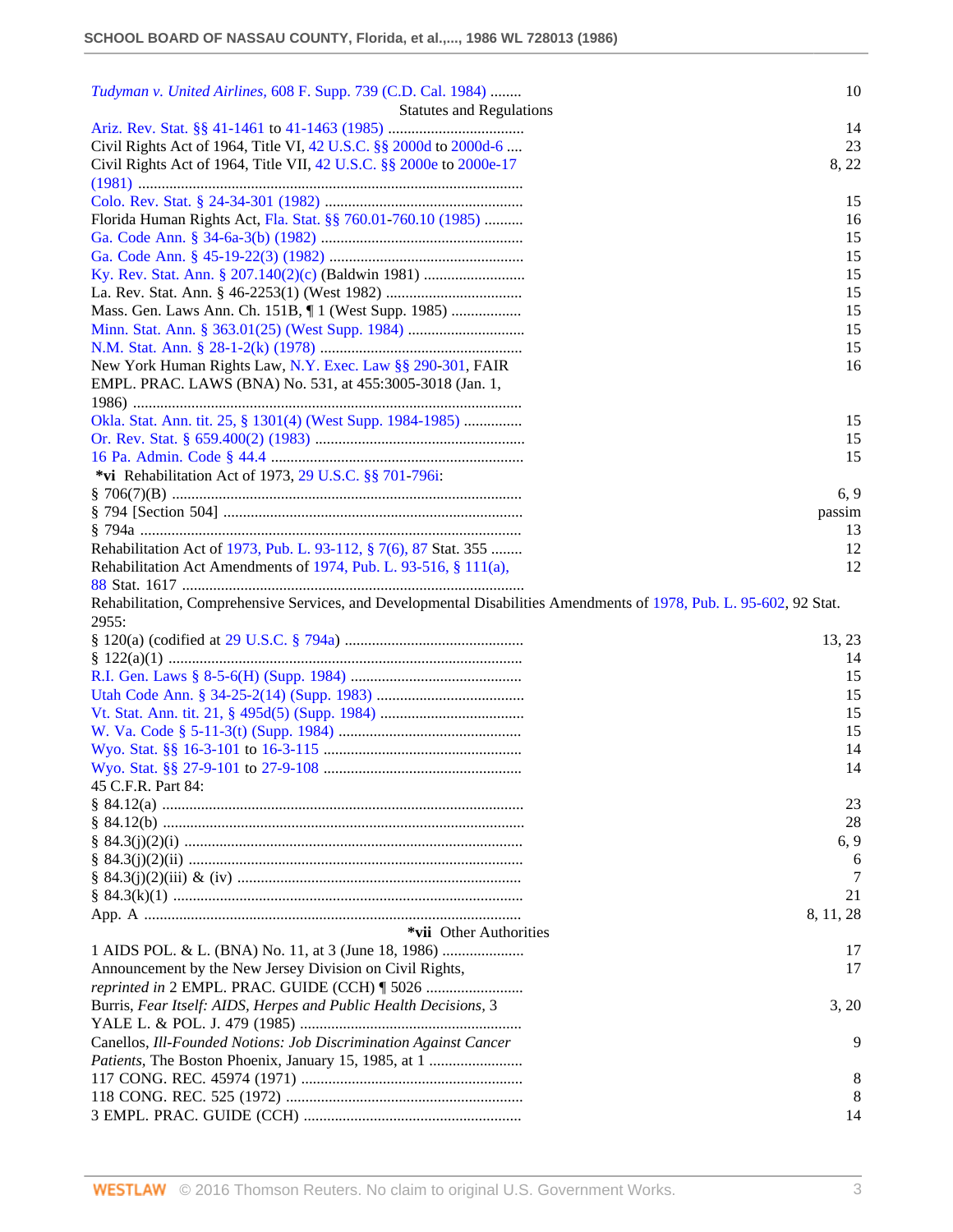| Fact Sheet, New York State Division of Human Rights, reprinted in<br>8A LAB. REL. REP. (BNA), FAIR EMPL. PRAC. MANUAL No.          | 16            |
|------------------------------------------------------------------------------------------------------------------------------------|---------------|
|                                                                                                                                    | 14            |
|                                                                                                                                    | 14            |
| Leonard, Employment Discrimination Against Persons With AIDS,                                                                      | 3, 14, 15, 16 |
| Letter from James W. Alley, Director, Division of Public Health,<br>Georgia Dep't of Human Resources, to Benjamin Schatz (June 19, | 15            |
| Letter from Walter C. Barwick, Deputy Commissioner, Minnesota                                                                      | 17            |
| Dep't of Human Rights, to Benjamin Schatz (June 3, 1986)                                                                           |               |
| Letter from Eugene L. Booth, Exec. Director, Rhode Island                                                                          | 18            |
| Commission for Human Rights, to Benjamin Schatz (June 25, 1986).                                                                   |               |
| Letter from Janet L. Bradley, Exec. Director, Alaska Human Rights                                                                  | 18            |
|                                                                                                                                    |               |
| Letter from Robert D. Brown, Exec. Director, Ohio Civil Rights                                                                     | 18            |
| *viii Letter from Mary Devlin, Unit Supervisor, Washington State                                                                   | 18            |
| Human Rights Commission, to Benjamin Schatz (June 6, 1986)                                                                         |               |
| Letter from Janice F. Doggett, Staff Attorney, Montana Human                                                                       | 17            |
| Rights Commission, to Benjamin Schatz (July 28, 1986)                                                                              |               |
| Letter from Merryl Gibbs, Exec. Director, New Hampshire                                                                            | 17            |
| Commission for Human Rights, to Benjamin Schatz (June 23, 1986).                                                                   |               |
| Letter from Arthur L. Green, Director, Connecticut Commission on                                                                   | 17            |
| Human Rights & Opportunities, to Benjamin Schatz (July 22, 1986).                                                                  |               |
| Letter from Shelvin L. Hall, General Counsel, Illinois Dep't of<br>Human Rights, to Benjamin Schatz (June 27, 1986)                | 17            |
| Letter from Denise R. Johnson, Chief, Public Protection Div.,                                                                      | 18            |
| Vermont Office of the Attorney General, to Benjamin Schatz (July                                                                   |               |
|                                                                                                                                    |               |
| Letter from Roger W. Lovett, Chief Legal Counsel, Kansas                                                                           | 18            |
| Commission on Civil Rights, to Benjamin Schatz (June 9, 1986)                                                                      |               |
| Letter from David F. Montoya, Exec. Director, Human Rights                                                                         | 17            |
| Commission of New Mexico, to Benjamin Schatz (June 18, 1986)                                                                       |               |
| Letter from Lawrence R. Myers, Exec. Dir., Nebraska Equal                                                                          | 18            |
| Opportunity Commission, to Benjamin Schatz (June 3, 1986)                                                                          |               |
| Letter from Louise Oncley, Special Ass't to the Exec. Director,                                                                    | 18            |
| Pennsylvania Human Relations Commission, to Benjamin Schatz                                                                        |               |
|                                                                                                                                    |               |
| Letter from Charles A. Rando, Supervisor, Labor Standards/Fair                                                                     | 18            |
| Employment Div., Wyoming Dep't of Labor & Statistics, to                                                                           |               |
|                                                                                                                                    |               |
| *ix Letter from Mary Roberts, Commissioner, Oregon Bureau                                                                          | 17            |
| of Labor & Industries, to James M. Campbell (Mar. 13, 1986),                                                                       |               |
| Letter from Andrew J. Turner, Jr., Director, Delaware Division of                                                                  | 18            |
|                                                                                                                                    |               |
| McKenna, Employment and Insurance Issues for the Cancer Patient,                                                                   | 9             |
| Proceedings of the Fourth National Conference on Cancer and                                                                        |               |
|                                                                                                                                    |               |
| Minutes of the Colorado Civil Rights Commission (March 28, 1986)                                                                   | 17            |
| Moore, An Invitation to Senseless AIDS Bias, L.A. Times, June 29,                                                                  | 8             |
|                                                                                                                                    | 18            |
| Office of Legal Counsel, U.S. Dep't of Justice, Memorandum for                                                                     | passim        |
| Ronald E. Robertson, General Counsel, Dep't of Health & Human                                                                      |               |
| Services, Re: Application of Section 504 of the Rehabilitation Act                                                                 |               |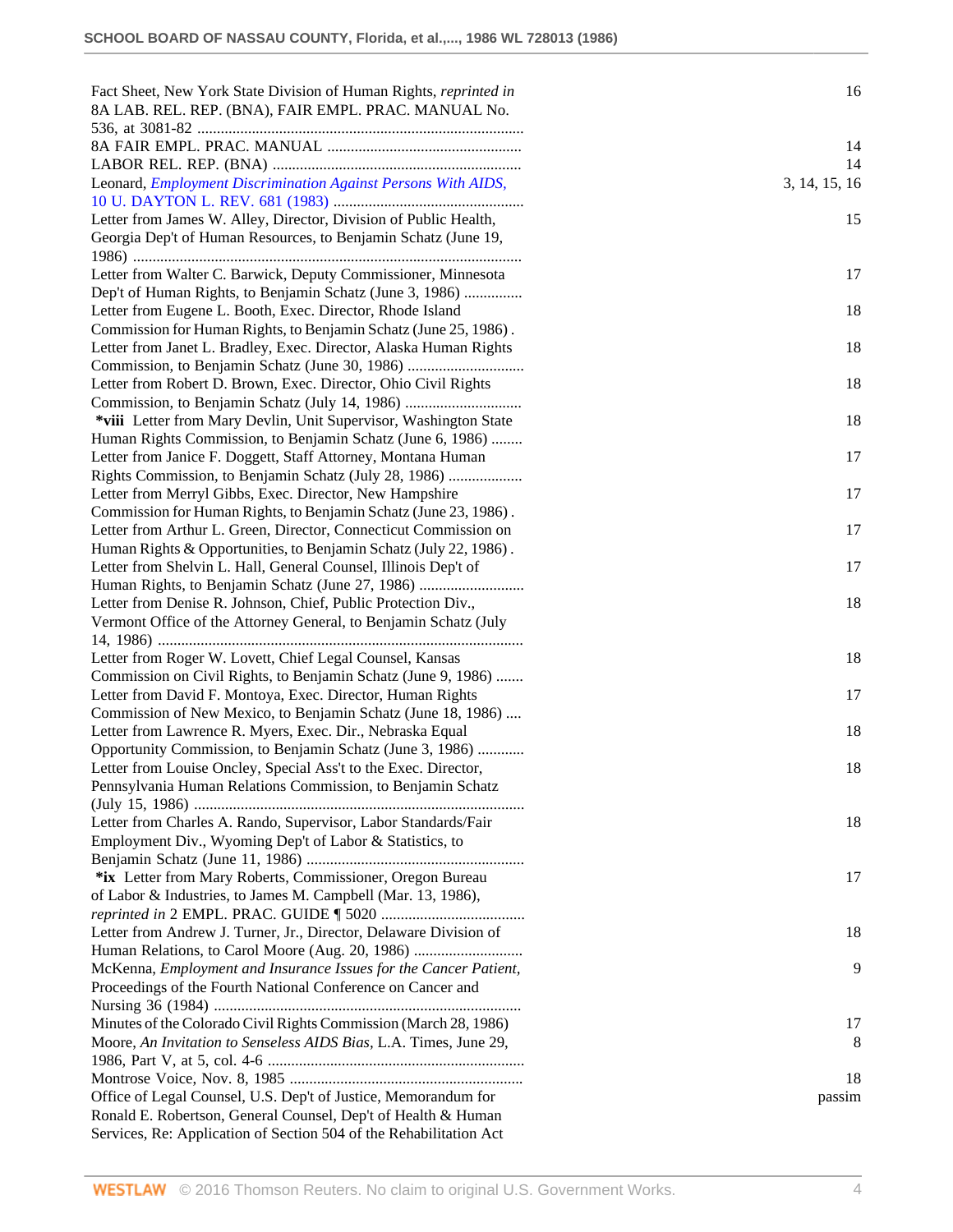| to Persons with AIDS, AIDS-Related Complex, or Infection with the |           |
|-------------------------------------------------------------------|-----------|
| Opinion Letter of John H. Suda, Acting Corporation Counsel,       | 17        |
| Government of the District of Columbia (Oct. 15, 1985)            |           |
|                                                                   | 14        |
|                                                                   | 17        |
| Policy Statement, Massachusetts Commission Against                |           |
| Discrimination (Jan. 1986), reprinted in 2 EMPL. PRAC. GUIDE      |           |
|                                                                   |           |
| Recommendations for Preventing Transmission of Infection          | 3         |
| with Human T-Lymphotrophic Virus Type III/Lymphademopathy-        |           |
| Associated Virus in the Workplace, 34 Morbidity and Mortality     |           |
| Weekly Report 681 (The Centers for Disease Control, November 15,  |           |
|                                                                   |           |
| Report of the Michigan Public Health Advisory Council to Governor | 17        |
|                                                                   |           |
| *x S. Rep. No. 1297, 93d Cong., 2d Sess., reprinted in 1974 U.S.  | 8, 12, 24 |
|                                                                   |           |
| TABER'S CYCLOPEDIC MEDICAL DICTIONARY (14th ed.                   | 4, 9      |
|                                                                   |           |
| Testimony of Patricia E. Ryan, Exec. Director, Maine Human        | 17        |
| Rights Commission before the Joint Standing Committee on Human    |           |
| Resources (Mar. 17, 1986), reprinted in 2 EMPL. PRAC. GUIDE       |           |
|                                                                   |           |
| Wegner, The Antidiscrimination Model Reconsidered: Ensuring       | 25        |
| Equal Opportunity Without Respect to Handicap Under Section 504   |           |
| of the Rehabilitation Act of 1973, 69 CORNELL L. REV. 401 (1984)  |           |
| WEBSTER'S THIRD INTERNATIONAL DICTIONARY (1981)                   | 7         |
|                                                                   |           |

### **\*1 INTEREST OF AMICI**

*Amici* are legal rights and professional organizations interested in the protection and furtherance of the rights of disabled individuals, including those who have infectious diseases and those perceived to have infectious diseases.

The Employment Law Center is a project of the Legal Aid Society of San Francisco. For many years the Center has pursued the rights of disabled individuals, including persons with cancer, epilepsy, back problems, vision problems, and, more recently, Acquired Immune Deficiency Syndrome ("AIDS"). These concerns have been the focus of many of the Center's projects, including the Disability Employment Rights Project, the Medical **\*2** Standards Project, the Disability and Employment Advocacy Project and the AIDS and Employment Project. The Center also sponsors two projects funded by the California and National American Cancer Societies: the Cancer Employment Law Education Law Education Project and the National Cancer Employment Law Project.

National Gay Rights Advocates ("NGRA") is a public interest legal organization dedicated to the protection and furtherance of the civil rights of gay men and lesbians. NGRA currently represents a number of people with AIDS in employment discrimination litigation.

Bay Area Lawyers for Individual Freedom ("BALIF") is a professional organization of over 400 gay and lesbian attorneys who practice law in Northern California. In the past three years, BALIF members have provided hundreds of hours of *pro bono* legal services to people with AIDS.

Lambda Legal Defense and Education Fund, Inc. ("LAMBDA") is a national public-interest organization which engages in test case litigation and educational programs on issues concerning the rights of lesbians and gay men. Because of the tremendous impact of the AIDS crisis on the gay community, LAMBDA has litigated several test cases involving AIDS-related issues.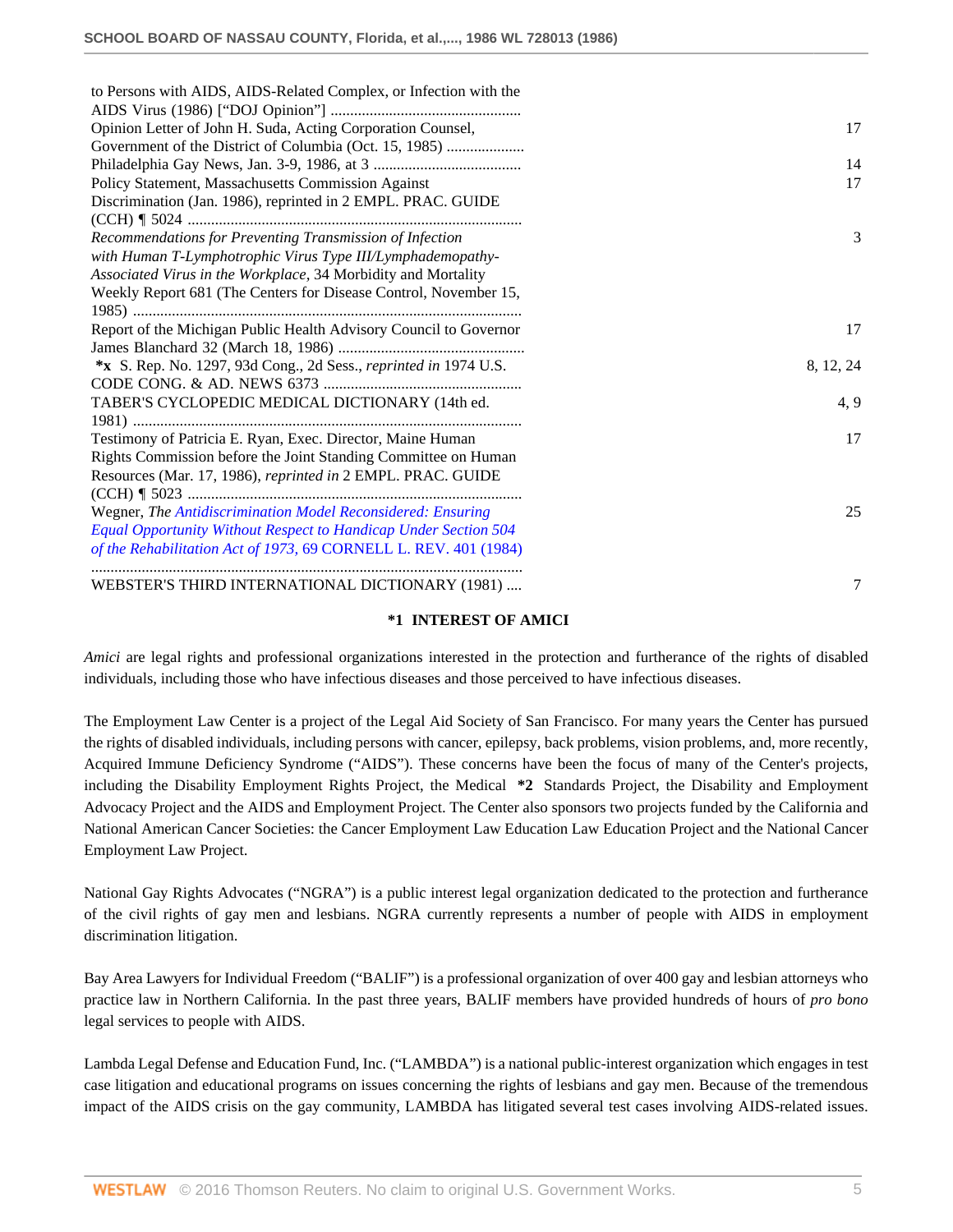Lambda has also been involved in litigation concerning the applicability of handicap discrimination laws to AIDS since the issue first arose.

### <span id="page-5-3"></span><span id="page-5-2"></span><span id="page-5-1"></span><span id="page-5-0"></span>SUMMARY OF ARGUMENT

This action arises under Section 504 of the Rehabilitation Act of 1973, [29 U.S.C. § 794 \(1985\),](http://www.westlaw.com/Link/Document/FullText?findType=L&pubNum=1000546&cite=29USCAS794&originatingDoc=Icbf326bc6bf111d8a0069cc1490382dc&refType=LQ&originationContext=document&vr=3.0&rs=cblt1.0&transitionType=DocumentItem&contextData=(sc.Search)) which prohibits discrimination against any "otherwise qualified handicapped individual" in any federally-assisted program or activity, or in any program conducted by the federal government. Section 504 was adopted to protect disabled individuals  $1$  from the irrational prejudice they **\*3** often face. The materials submitted by the Petitioners and the United States Department of Justice, however, appeal to the same irrational prejudice that Section 504 is designed to combat.

The Court's Writ of Certiorari is limited to two narrowly-drawn questions: 1) whether tuberculosis constitutes a handicap within the meaning of Section 504; and 2) whether a person with that disease is precluded from being "otherwise qualified" for the job of elementary-school teacher, within the meaning of the statute. The Petitioners and the Department of Justice go beyond these questions to discuss imagined consequences of protecting a variety of individuals with different diseases from discrimination. Petitioners have lodged with the Court a recent Department of Justice memorandum entitled "Application of Section 504 of the Rehabilitation Act to Persons with AIDS, AIDS-Related Complex, or Infection with the AIDS Virus," (June [2](#page-14-0)0, 1986) $<sup>2</sup>$ </sup> in an attempt to exploit the public hysteria surrounding the AIDS epidemic. Petitioners raise the issue of AIDS even though this case involves only the very different illness of tuberculosis. Petitioners apparently hope to create an unwarranted fear for public safety to prompt the Court into ruling on issues which are not before it. Yet Petitioners do not advise the Court of the most important fact about AIDS: it cannot be transmitted in the workplace.<sup>[3](#page-14-1)</sup>

\*[4](#page-14-2) Petitioners attempt to convince the Court to adopt a bright-line rule that *no* infectious disease <sup>4</sup> is a "handicap," within the meaning of Section 504. Petitioners and the Department of Justice acknowledge that the physical and mental impairments of a disease may be handicaps. However, a disease cannot be separated from its inherent effects. Petitioners' argument disregards the very language and history of the Rehabilitation Act of 1973. The definition of "handicapped individual" clearly includes a person with an infectious disease.

<span id="page-5-4"></span>Petitioners and the Department of Justice also argue that Section 504 does not protect individuals with infectious diseases from employment discrimination where the employer believes that the individual's disease may be communicated to others in the workplace--*even if the employer has no basis in fact for its belief.* Creating such an exception to Section 504 would enable any grantee <sup>[5](#page-14-3)</sup> to defend discrimination against disabled persons by resort to the very stereotypes about disabled persons Section 504 was designed to combat. Unfounded notions about an individual's fitness for a particular position are not accepted as defenses to any other type of action for discrimination. The Court should not make an exception in this case.

A person whose employer can prove that he has a disease which is communicable to others in the workplace, and for whom no "reasonable accommodation" can be made, is excluded from protection under Section 504. The purpose of Section 504--to protect disabled individuals from irrational prejudice and stigma--is served only by case-by-case consideration of the danger that a particular handicapped person will spread a particular illness in a particular environment.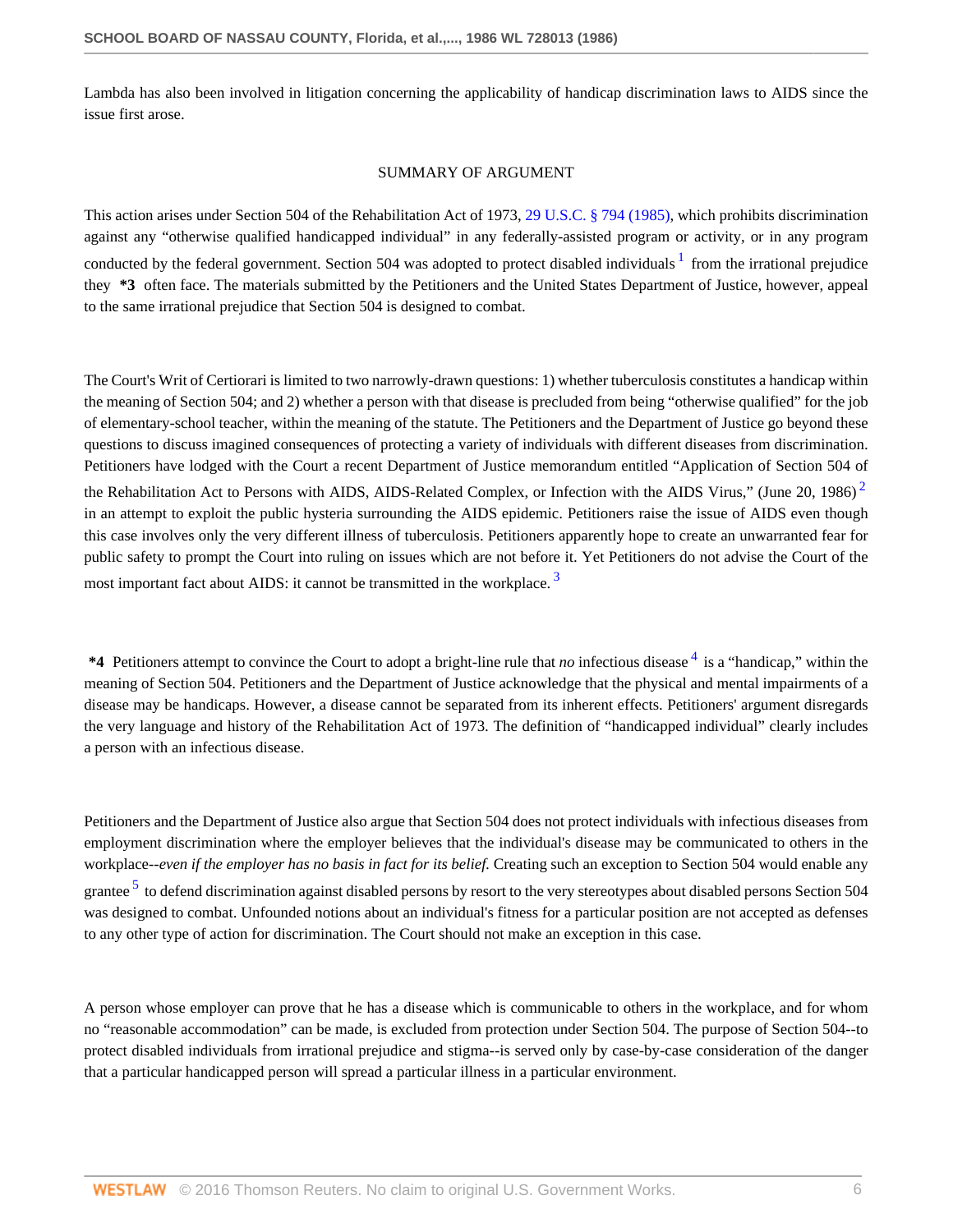### **\*5 ARGUMENT**

## <span id="page-6-0"></span>**I.**

# **INFECTIOUS DISEASES CAN BE "HANDICAPS" WITHIN THE MEANING OF SECTION 504 OF THE REHABILITATION ACT OF 1973, [29 U.S.C. § 794](http://www.westlaw.com/Link/Document/FullText?findType=L&pubNum=1000546&cite=29USCAS794&originatingDoc=Icbf326bc6bf111d8a0069cc1490382dc&refType=LQ&originationContext=document&vr=3.0&rs=cblt1.0&transitionType=DocumentItem&contextData=(sc.Search))**

### **A. The Court of Appeals Correctly Ruled that Tuberculosis Falls Neatly Within the Statutory Scheme**

The question in this case is whether Section 504 applies to individuals suffering from infectious diseases. Respondent was discharged as an elementary school teacher by Petitioner when she suffered three relapses of tuberculosis in a 17-month period. The District Court held that contagious diseases were not handicaps under Section 504. (Petitioners' Appendix C. at 14). The Court of Appeals reversed, holding that "persons with contagious diseases are within the coverage of Section 504," *Arline v. School Board of Nassau County,* 712 F.2d 759, 764 (11th Cir. 1985), and remanded the case to develop a factual record to determine whether Respondent was "otherwise qualified" under Section 504. <sup>[6](#page-14-4)</sup> Petitioners and the Department of Justice seek to reinstate the District Court's ruling.<sup>[7](#page-14-5)</sup>

The language of Section 504 and its accompanying regulations outline a broad prohibition of discrimination against the handicapped. Section 504 reads, in pertinent part:

<span id="page-6-1"></span>No otherwise qualified handicapped individual in the United States, as defined in section 706(7) of this title, shall, solely by reason of his handicap, be excluded from participation in, be denied the benefits of, or be subjected to discrimination **\*6** under any program or activity receiving Federal financial assistance or under any program or activity conducted by any Executive agency or by the United States Postal Service.

[29 U.S.C. § 794](http://www.westlaw.com/Link/Document/FullText?findType=L&pubNum=1000546&cite=29USCAS794&originatingDoc=Icbf326bc6bf111d8a0069cc1490382dc&refType=LQ&originationContext=document&vr=3.0&rs=cblt1.0&transitionType=DocumentItem&contextData=(sc.Search)). For the purposes of Section 504, a "handicapped individual" is defined as:

Any person who (i) has a physical or mental impairment which substantially limits one or more of such person's major life activities, (ii) has a record of such an impairment, or (iii) is regarded as having such an impairment.

[29 U.S.C. § 706\(7\)\(B\)](http://www.westlaw.com/Link/Document/FullText?findType=L&pubNum=1000546&cite=29USCAS706&originatingDoc=Icbf326bc6bf111d8a0069cc1490382dc&refType=LQ&originationContext=document&vr=3.0&rs=cblt1.0&transitionType=DocumentItem&contextData=(sc.Search)). Regulations promulgated by the Department of Health and Human Services ("DHHS") provide detail to the statutory definition. A "physical or mental impairment" is:

<span id="page-6-2"></span>(A) Any physiological disorder or condition, cosmetic disfigurement, or anatomical loss affecting one or more of the following body systems: neurological; musculoskeletal; special sense organs; respiratory, including speech organs; cardiovascular; reproductive, digestive, genito-urinary; hemic and lymphatic; skin; and endocrine; or (B) any mental or psychological disorder, such as mental retardation, organic brain syndrome, emotional or mental illness, and specific learning disabilities.

[45 C.F.R. § 84.3\(j\)\(2\)\(i\)\(1985\)](http://www.westlaw.com/Link/Document/FullText?findType=L&pubNum=1000547&cite=45CFRS84.3&originatingDoc=Icbf326bc6bf111d8a0069cc1490382dc&refType=LQ&originationContext=document&vr=3.0&rs=cblt1.0&transitionType=DocumentItem&contextData=(sc.Search)). "Major life activities" are "functions such as taking care of one's self, performing manual tasks, walking, seeing, hearing, speaking, breathing, learning and working."  $45$  C.F.R. § [8](#page-14-6)4.3(j)(2)(ii)(1985).  $8$ 

**\*7** As the Court of Appeals ruled below, a person suffering from tuberculosis fits "neatly" into this statutory framework. *Arline,* [772 F.2d at 764. \(Pet. App. A at 8\)](http://www.westlaw.com/Link/Document/FullText?findType=Y&serNum=1985145566&pubNum=350&originatingDoc=Icbf326bc6bf111d8a0069cc1490382dc&refType=RP&fi=co_pp_sp_350_764&originationContext=document&vr=3.0&rs=cblt1.0&transitionType=DocumentItem&contextData=(sc.Search)#co_pp_sp_350_764). Tuberculosis constitutes a physical impairment within Section 504 since it affects the lymphatic and respiratory systems. Joint Appendix ("J.A.") at 7; Brief of the American Medical Association as *Amicus Curiae* Supporting Petitioners at 4-8. Further, as Respondent's personal history reveals, tuberculosis substantially limits "major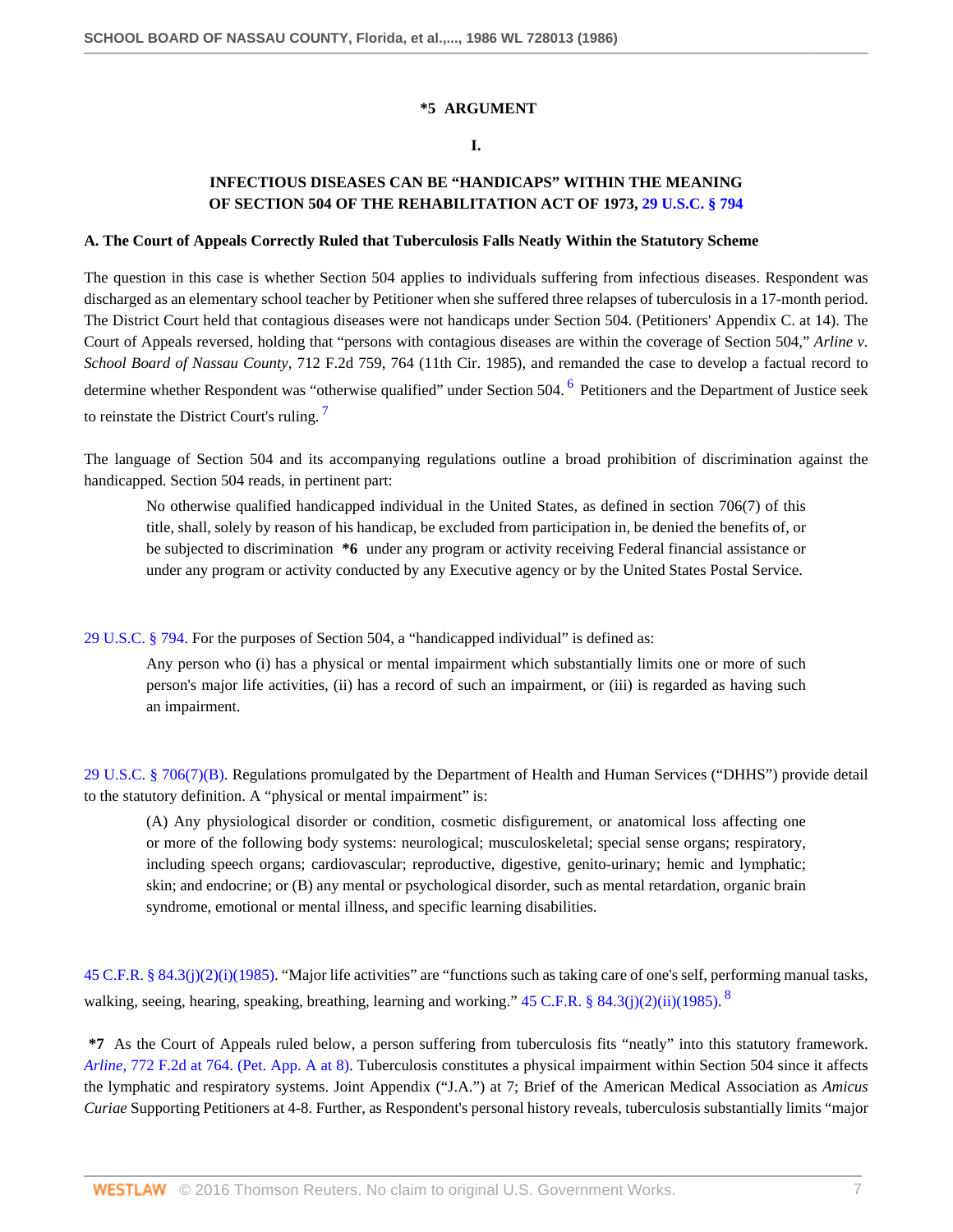<span id="page-7-0"></span>life activities," such as breathing and working, at some point. Although Respondent is apparently not currently suffering the debilitating physical effects of tuberculosis (*see* J.A. at 20, 31), she is still "handicapped." [9](#page-14-7)

<span id="page-7-1"></span>Petitioners argue that even if an infectious disease is a handicapping condition, discrimination against a person with a disease does not constitute discrimination against a "handicapped individual" if that discrimination is motivated by a fear (whether or not medically justified) that the victim is contagious. This argument is more bluntly asserted in the brief submitted by the United States Department of Justice as *Amicus Curiae* Supporting Petitioners at 10-23. [10](#page-14-8) The Court should reject the Petitioners' **\*8** invitation to create a common-law "fear of contagion" exception to the scope of Section 504.

<span id="page-7-3"></span><span id="page-7-2"></span>The flaw in the Petitioners' and Department of Justice's reasoning is in separating the effects of a disease from the disease itself. Such a distinction is inconsistent with the legislative history of Section 504.<sup>[11](#page-14-9)</sup> Moreover, the Department of Justice's reasoning, if applied to all handicaps, would allow discrimination based upon irrational stereotypes about handicapped persons because such stereotypes may concern matters other than the physical or mental effects of a particular handicap. For example, an employer who honestly (but irrationally) believes that individuals suffering from diabetes, cancer or glaucoma are contagious would be free to discriminate against individuals with these conditions.<sup>[12](#page-14-10)</sup> Such \*9 licensed discrimination on the basis of irrational stereotypes would defeat the purpose of Section 504. [13](#page-14-11) *See [Strathie v. Department of Transportation,](http://www.westlaw.com/Link/Document/FullText?findType=Y&serNum=1983141447&pubNum=350&originatingDoc=Icbf326bc6bf111d8a0069cc1490382dc&refType=RP&fi=co_pp_sp_350_231&originationContext=document&vr=3.0&rs=cblt1.0&transitionType=DocumentItem&contextData=(sc.Search)#co_pp_sp_350_231)* 716 F.2d 227, [231 \(3d Cir. 1983\)](http://www.westlaw.com/Link/Document/FullText?findType=Y&serNum=1983141447&pubNum=350&originatingDoc=Icbf326bc6bf111d8a0069cc1490382dc&refType=RP&fi=co_pp_sp_350_231&originationContext=document&vr=3.0&rs=cblt1.0&transitionType=DocumentItem&contextData=(sc.Search)#co_pp_sp_350_231) (Section 504 protects handicapped individuals from employment discrimination based on irrational prejudice and stigmatizing stereotypes.)

<span id="page-7-4"></span>While a court must evaluate the effects of a disease to determine if it is a physical impairment which substantially limits a major life activity, or is regarded as such, once that evaluation is made, the disease itself can be classified as a handicap. Discrimination against a person who is (or is perceived to be) contagious is discrimination based solely upon the disease and therefore solely upon the handicap.

The Department of Justice also argues that an individual with an infectious disease is not "handicapped" within the meaning of Section 504 unless the disease causes "an inability to perform certain physical or mental functions." *See* Brief for the United States as *Amicus Curiae* Supporting Petitioners, at 16 n.14. This argument is contrary to the express language of Section 504. It would exclude from the scope of Section 504 an individual who has a history of a handicap or who is regarded as having a handicap. Such an individual is clearly protected by Section 504. [29 U.S.C. § 706\(7\)\(B\) \(1985\).](http://www.westlaw.com/Link/Document/FullText?findType=L&pubNum=1000546&cite=29USCAS706&originatingDoc=Icbf326bc6bf111d8a0069cc1490382dc&refType=LQ&originationContext=document&vr=3.0&rs=cblt1.0&transitionType=DocumentItem&contextData=(sc.Search))

<span id="page-7-6"></span><span id="page-7-5"></span>Moreover, societal aversion to a disability may alone make it a handicap. For example, the Department of Health and Human Services has found that a "cosmetic disfigurement" may be a handicap. [45 C.F.R. § 84.3\(j\)\(2\)\(i\)](http://www.westlaw.com/Link/Document/FullText?findType=L&pubNum=1000547&cite=45CFRS84.3&originatingDoc=Icbf326bc6bf111d8a0069cc1490382dc&refType=LQ&originationContext=document&vr=3.0&rs=cblt1.0&transitionType=DocumentItem&contextData=(sc.Search)). <sup>[14](#page-14-12)</sup> Although this type of \*10 disability may have no direct physical or mental effect on an individual, irrational societal stereotypes may substantially limit his work opportunities or other major life activities. <sup>[15](#page-15-0)</sup> Finally, the cases cited by the Department of Justice to support its strained reading of Section 504 either are inapposite or support our analysis of that section. [16](#page-15-1)

# <span id="page-7-7"></span>**\*11 B. Congress Enacted the Rehabilitation Act With a Strong Remedial Purpose and Intended It To Be Broadly Construed and Applied**

<span id="page-7-8"></span>Section 504 is specifically designed to include unforeseen handicaps. "The definition [of 'handicapped individual'] does not set forth a list of specific diseases and conditions that constitute physical or mental impairments because of the difficulty of ensuring the comprehensiveness of any such list." 45 C.F.R. Part 84, App. A., at 310. Thus, contrary to Petitioners' suggestion, Petitioners' Brief at 23-25, Congress' failure to explicitly *list* tuberculosis or other infectious diseases indicates that Congress intended to create a broader definition of handicap by *describing* handicapping conditions rather than listing them. <sup>[17](#page-15-2)</sup> In fact, Congress explicitly intended to include within Section 504 individuals who had recovered--in whole or in part--from medical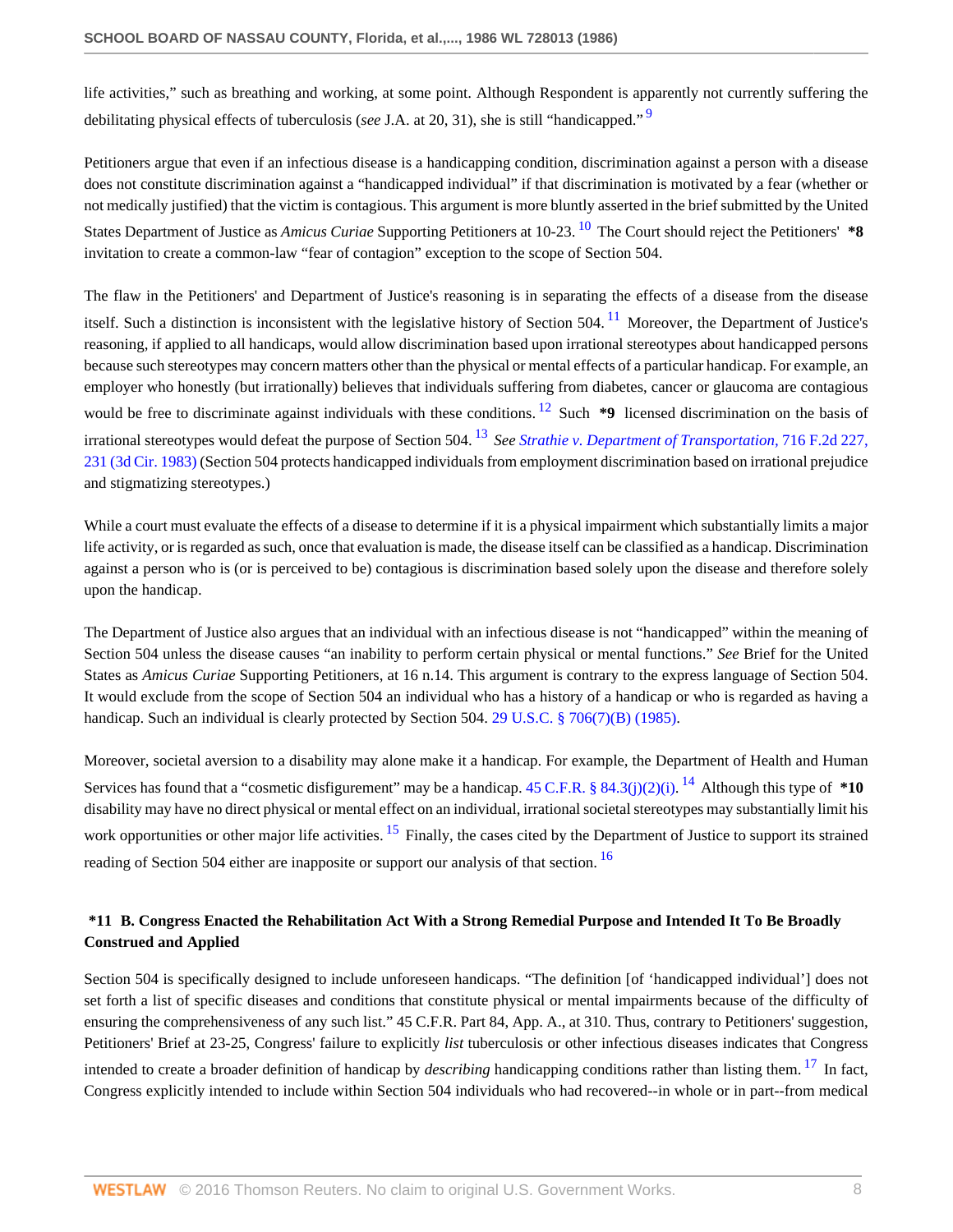<span id="page-8-1"></span><span id="page-8-0"></span>disorders. <sup>[18](#page-15-3)</sup> Section 504 was also meant to combat discrimination against disabled persons stemming from ignorance and indifference as well as malice. <sup>[19](#page-15-4)</sup>

<span id="page-8-2"></span>The Supreme Court has read Section 504 broadly to give effect to its purpose. In *[Consolidated Rail Corp. v. Darrone,](http://www.westlaw.com/Link/Document/FullText?findType=Y&serNum=1984110002&pubNum=780&originatingDoc=Icbf326bc6bf111d8a0069cc1490382dc&refType=RP&originationContext=document&vr=3.0&rs=cblt1.0&transitionType=DocumentItem&contextData=(sc.Search))* 465 U.S. [624 \(1984\),](http://www.westlaw.com/Link/Document/FullText?findType=Y&serNum=1984110002&pubNum=780&originatingDoc=Icbf326bc6bf111d8a0069cc1490382dc&refType=RP&originationContext=document&vr=3.0&rs=cblt1.0&transitionType=DocumentItem&contextData=(sc.Search)) the Court held that Section 504 applied to all programs receiving federal aid and not just to employment-related **\*12** programs. [20](#page-15-5) The Supreme Court has also held that Section 504 requires grantees to provide "meaningful access" to program benefits, *Alexander,* [105 S. Ct. at 721,](http://www.westlaw.com/Link/Document/FullText?findType=Y&serNum=1985101524&pubNum=708&originatingDoc=Icbf326bc6bf111d8a0069cc1490382dc&refType=RP&fi=co_pp_sp_708_721&originationContext=document&vr=3.0&rs=cblt1.0&transitionType=DocumentItem&contextData=(sc.Search)#co_pp_sp_708_721) and "reasonable" modifications to existing programs. *[Southeastern Community](http://www.westlaw.com/Link/Document/FullText?findType=Y&serNum=1979135140&pubNum=780&originatingDoc=Icbf326bc6bf111d8a0069cc1490382dc&refType=RP&fi=co_pp_sp_780_412&originationContext=document&vr=3.0&rs=cblt1.0&transitionType=DocumentItem&contextData=(sc.Search)#co_pp_sp_780_412) College v. Davis,* [442 U.S. at 412-13](http://www.westlaw.com/Link/Document/FullText?findType=Y&serNum=1979135140&pubNum=780&originatingDoc=Icbf326bc6bf111d8a0069cc1490382dc&refType=RP&fi=co_pp_sp_780_412&originationContext=document&vr=3.0&rs=cblt1.0&transitionType=DocumentItem&contextData=(sc.Search)#co_pp_sp_780_412).

The amendments to the Rehabilitation Act also evidence an intent of broad coverage. As originally enacted in 1973, the statute focused its definition of handicap almost exclusively on employability. "Handicapped individual" included only an individual "who (A) has a physical or mental disability which for such individual constitutes or results in a substantial handicap to employment *and* (B) can reasonably be expected to benefit in terms of employability from vocational rehabilitation services...." Rehabilitation Act of [1973, Pub. L. 93-112, § 7\(6\), 87](http://www.westlaw.com/Link/Document/FullText?findType=L&pubNum=1000819&cite=USPL93-112&originatingDoc=Icbf326bc6bf111d8a0069cc1490382dc&refType=LQ&originationContext=document&vr=3.0&rs=cblt1.0&transitionType=DocumentItem&contextData=(sc.Search)) Stat. 355, 361 (emphasis added).

Realizing that a definition of handicap based upon employability was inadequate, Congress amended the Act in 1974 to include all handicaps which "substantially limit[ ] ... major life activities ..." Rehabilitation Act Amendments of [1974, Pub. L. 93-516,](http://www.westlaw.com/Link/Document/FullText?findType=L&pubNum=1000819&cite=USPL93-516&originatingDoc=Icbf326bc6bf111d8a0069cc1490382dc&refType=LQ&originationContext=document&vr=3.0&rs=cblt1.0&transitionType=DocumentItem&contextData=(sc.Search)) [§ 111\(a\), 88](http://www.westlaw.com/Link/Document/FullText?findType=L&pubNum=1000819&cite=USPL93-516&originatingDoc=Icbf326bc6bf111d8a0069cc1490382dc&refType=LQ&originationContext=document&vr=3.0&rs=cblt1.0&transitionType=DocumentItem&contextData=(sc.Search)) Stat. 1617, 1619. The amendment was intended "to include within Section 504 individuals who may have been unintentionally excluded from its protection by the original definition of handicapped individuals which over-emphasized employability." *[Lloyd v. Regional Transportation Authority,](http://www.westlaw.com/Link/Document/FullText?findType=Y&serNum=1977103879&pubNum=350&originatingDoc=Icbf326bc6bf111d8a0069cc1490382dc&refType=RP&fi=co_pp_sp_350_1285&originationContext=document&vr=3.0&rs=cblt1.0&transitionType=DocumentItem&contextData=(sc.Search)#co_pp_sp_350_1285)* 548 F.2d 1277, 1285 n.25 (7th Cir. 1977). [21](#page-15-6) Indeed, Congress noted that employability was "irrelevant to the many forms of potential discrimination covered by Section 504." S. REP. NO. 1297, 1974 U.S. CODE CONG. & AD. NEWS at 6388. That Congress rejected a narrow definition of "handicapped individual"

<span id="page-8-3"></span>**\*13** in favor of a much broader definition demonstrates its broad remedial goals. [22](#page-15-7)

In 1978, Congress reaffirmed its broad view of Section 504 with further amendments. It added a new section to the Rehabilitation Act, now codified at [29 U.S.C. § 794a](http://www.westlaw.com/Link/Document/FullText?findType=L&pubNum=1000546&cite=29USCAS794A&originatingDoc=Icbf326bc6bf111d8a0069cc1490382dc&refType=LQ&originationContext=document&vr=3.0&rs=cblt1.0&transitionType=DocumentItem&contextData=(sc.Search)), which confirmed its intention to create a private right of action for violations of the Rehabilitation Act anti-discrimination provisions. Rehabilitation, Comprehensive Services, and Development Disabilities Amendments of [1978, Pub. L. 95-602, Title I, § 120\(a\), 92](http://www.westlaw.com/Link/Document/FullText?findType=L&pubNum=1000819&cite=USPL95-602&originatingDoc=Icbf326bc6bf111d8a0069cc1490382dc&refType=LQ&originationContext=document&vr=3.0&rs=cblt1.0&transitionType=DocumentItem&contextData=(sc.Search)) Stat. 2995, 2982. *See [Prewitt v. United States Postal Service,](http://www.westlaw.com/Link/Document/FullText?findType=Y&serNum=1981146400&pubNum=350&originatingDoc=Icbf326bc6bf111d8a0069cc1490382dc&refType=RP&fi=co_pp_sp_350_302&originationContext=document&vr=3.0&rs=cblt1.0&transitionType=DocumentItem&contextData=(sc.Search)#co_pp_sp_350_302)* 662 [F.2d 292, 302-03 \(5th Cir. 1981\)](http://www.westlaw.com/Link/Document/FullText?findType=Y&serNum=1981146400&pubNum=350&originatingDoc=Icbf326bc6bf111d8a0069cc1490382dc&refType=RP&fi=co_pp_sp_350_302&originationContext=document&vr=3.0&rs=cblt1.0&transitionType=DocumentItem&contextData=(sc.Search)#co_pp_sp_350_302) (discussing the private right of action following the 1978 amendments). <sup>[23](#page-15-8)</sup>

**\*14** Where Congress wished to exclude specific conditions from Section 504 protection, it did so explicitly. In 1978, Congress amended the Rehabilitation Act to remove individuals:

<span id="page-8-6"></span><span id="page-8-5"></span><span id="page-8-4"></span>whose current use of alcohol or drugs prevents [them] from performing the duties of the job in question or whose employment, by reason of such current alcohol or drug abuse, would constitute a direct threat to property or the safety of others.

[Pub. L. 95-602, § 122\(a\)\(1\), 92](http://www.westlaw.com/Link/Document/FullText?findType=L&pubNum=1000819&cite=USPL95-602&originatingDoc=Icbf326bc6bf111d8a0069cc1490382dc&refType=LQ&originationContext=document&vr=3.0&rs=cblt1.0&transitionType=DocumentItem&contextData=(sc.Search)) Stat. at 2984-2985.<sup>[24](#page-15-9)</sup> Congress' failure to specifically exclude infectious diseases leaves them within the scope of Section 504.

## **C. States With Physical Handicap Laws Analogous to Section 504 Have Interpreted Those Laws to Apply to AIDS**

<span id="page-8-7"></span>All states, and the District of Columbia, currently have laws or executive orders which prohibit discrimination on the basis of handicap. [25](#page-15-10) Leonard, *[Employment Discrimination Against Persons With AIDS,](http://www.westlaw.com/Link/Document/FullText?findType=Y&serNum=0102683074&pubNum=1261&originatingDoc=Icbf326bc6bf111d8a0069cc1490382dc&refType=LR&fi=co_pp_sp_1261_690&originationContext=document&vr=3.0&rs=cblt1.0&transitionType=DocumentItem&contextData=(sc.Search)#co_pp_sp_1261_690)* 10 U. DAYTON L. REV. 681, 690 (1985). Though the definitional language varies among the states, the most common terminology is borrowed from the federal Act: a "handicapped individual" is one who "has a physical or mental impairment which substantially limits one or more of such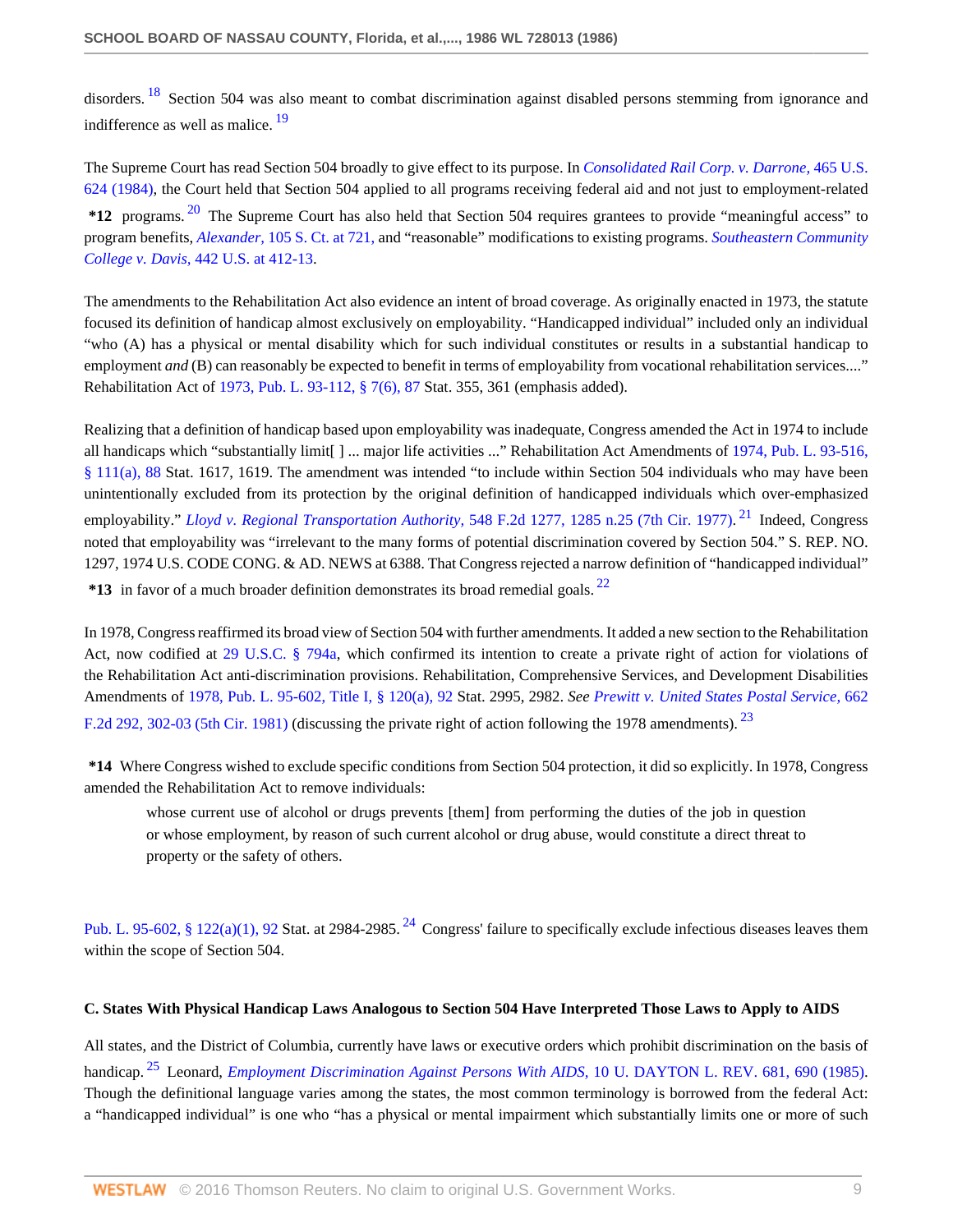<span id="page-9-0"></span>person's **\*15** major life activities." [26](#page-16-0) *Id.* [at 691.](http://www.westlaw.com/Link/Document/FullText?findType=Y&serNum=0102683074&originatingDoc=Icbf326bc6bf111d8a0069cc1490382dc&refType=LR&originationContext=document&vr=3.0&rs=cblt1.0&transitionType=DocumentItem&contextData=(sc.Search)) Some other s?? provide different, but equally wide-ranging definitions. *[id.](http://www.westlaw.com/Link/Document/FullText?findType=Y&serNum=0102683074&originatingDoc=Icbf326bc6bf111d8a0069cc1490382dc&refType=LR&originationContext=document&vr=3.0&rs=cblt1.0&transitionType=DocumentItem&contextData=(sc.Search))* [at 692-95](http://www.westlaw.com/Link/Document/FullText?findType=Y&serNum=0102683074&originatingDoc=Icbf326bc6bf111d8a0069cc1490382dc&refType=LR&originationContext=document&vr=3.0&rs=cblt1.0&transitionType=DocumentItem&contextData=(sc.Search)) (concluding that AIDS would textually qualify under m??st state statutes); five states provide no statutory definiti?? "handicap." *Id.* [at 692 n.48.](http://www.westlaw.com/Link/Document/FullText?findType=Y&serNum=0102683074&originatingDoc=Icbf326bc6bf111d8a0069cc1490382dc&refType=LR&originationContext=document&vr=3.0&rs=cblt1.0&transitionType=DocumentItem&contextData=(sc.Search))

<span id="page-9-1"></span>Only two states explicitly exclude "communi??e ??ses" from their definition of "handicap." Ga. Code Ann. § ??(b) (1982); [Ky. Rev. Stat. Ann. § 207.140\(2\)\(c\) \(B?? 1981\)](http://www.westlaw.com/Link/Document/FullText?findType=L&pubNum=1000010&cite=KYSTS207.140&originatingDoc=Icbf326bc6bf111d8a0069cc1490382dc&refType=LQ&originationContext=document&vr=3.0&rs=cblt1.0&transitionType=DocumentItem&contextData=(sc.Search))?? The implication of these exclusions is clear?? explicit legislative intent, the definition of "handicap" encom??asses communicable diseases such as AIDS.  $^{27}$  $^{27}$  $^{27}$  Indeed?? enforcement and human rights agencies in at least thirty-one jurisdi?? have concluded that communicable diseases are pro?? handicaps under state law or are willing to accept AIDS comp??.  $28$ 

<span id="page-9-3"></span><span id="page-9-2"></span>In at least three states decisions have been render?? persons with AIDS. In *People v. 49 West 12 Tenan?? Corp.,* No?? 43604/83 (N.Y. Sup. Ct. Oct. 7, 1983), the New York State **\*16** Attorney General, having determined that AIDS was a protected disability within the New York Human Rights Law, [N.Y. Exec. Law §§ 290-](http://www.westlaw.com/Link/Document/FullText?findType=L&pubNum=1000300&cite=NYEXS290&originatingDoc=Icbf326bc6bf111d8a0069cc1490382dc&refType=LQ&originationContext=document&vr=3.0&rs=cblt1.0&transitionType=DocumentItem&contextData=(sc.Search))[301](http://www.westlaw.com/Link/Document/FullText?findType=L&pubNum=1000300&cite=NYEXS301&originatingDoc=Icbf326bc6bf111d8a0069cc1490382dc&refType=LQ&originationContext=document&vr=3.0&rs=cblt1.0&transitionType=DocumentItem&contextData=(sc.Search)), FAIR EMPL. PRAC. LAWS (BNA) No. 531, at  $455:3005-3018$  (Jan. 1, 1986)<sup>[29](#page-16-3)</sup> brought suit against a cooperative for its refusal to renew the lease of a doctor who treated AIDS patients. *See* N.Y.L.J., October 14, 1983, at 1, col. 1. The court denied a motion to dismiss for failure to state a claim, concurring with the Attorney General's conclusion that AIDS fits within the statutory framework.<sup>[30](#page-16-4)</sup>

<span id="page-9-4"></span>In *Shuttleworth v. Broward County Office of Mgmt. & Budget,* 2 EMPL. PRAC. GUIDE (CCH) ¶ 5014 (F.C.H.R. Dec. 11, 1985), the Florida Commission on Human Relations issued an opinion that AIDS is "within the coverage" of the Florida Human Rights Act, [Fla. Stat. §§ 760.01](http://www.westlaw.com/Link/Document/FullText?findType=L&pubNum=1000006&cite=FLSTS760.01&originatingDoc=Icbf326bc6bf111d8a0069cc1490382dc&refType=LQ&originationContext=document&vr=3.0&rs=cblt1.0&transitionType=DocumentItem&contextData=(sc.Search))[-760.10 \(1985\).](http://www.westlaw.com/Link/Document/FullText?findType=L&pubNum=1000006&cite=FLSTS760.10&originatingDoc=Icbf326bc6bf111d8a0069cc1490382dc&refType=LQ&originationContext=document&vr=3.0&rs=cblt1.0&transitionType=DocumentItem&contextData=(sc.Search)) The Florida law does not define "handicap," but the Commission applied a "meaning accorded by common usage" to determine that persons afflicted with AIDS are protected from discrimination by state law. 2 EMPL. PRAC. GUIDE (CCH) ¶ 5014, at 6027. The Equal Rights Division of the Wisconsin Department of Industry, Labor and Human Relations reached a similar conclusion in its recent **\*17** finding of illegal employment discrimination based on AIDS. *Racine Education Association v. Racine United School District,* 1 AIDS POL. & L. (BNA) No. 9, at 1 (ERD--Wis. DILHR April 30, 1986).

<span id="page-9-6"></span><span id="page-9-5"></span>In most other states, cases involving AIDS and other infectious diseases have not yet reached a decision phase. Nevertheless, in at least twenty-eight other jurisdictions, the administrative agency charged with enforcing the physical handicap discrimination laws has determined that AIDS is a protected handicap,  $31$  or has  $*18$  indicated its willingness to accept AIDS-based discrimination complaints.  $32$  The states' interpretations of their own antidiscrimination laws as covering infectious diseases demonstrates that the application of Section 504 to disease handicaps would not conflict with state public health laws.

## **D. Prohibiting Irrational Discrimination Against Disabled Persons Would Not Thwart Public Health Laws**

The Department of Justice argues that public health laws would be hampered were the Court to fail to create a "fear of contagion" exception to the scope of Section 504. Brief for the **\*19** United States as *Amicus Curiae* Supporting Petitioners, at 17-18. Yet all states have statutes or regulations prohibiting discrimination against otherwise qualified handicapped persons, and most of the states with such laws recognize that persons with infectious diseases are "handicapped." No state which recognizes that discrimination against a person with an infectious disease is discrimination against a "handicapped person" has created a wholesale "fear of contagion" exception to its antidiscrimination laws. This is because there is no contradiction between reasonable public health measures designed to control the spread of infectious disease and legal protection from discrimination of "otherwise qualified" persons with infectious diseases who pose no significant risk to the safety of others.<sup>[33](#page-17-0)</sup>

<span id="page-9-7"></span>Public health laws contemplate isolation for only a very few diseases. *See* discussion in Brief of the State of California as *Amicus Curiae* Supporting Respondent at Section I. A. In California, complete isolation is required only for victims of bubonic plague, cholera and diptheria. *Id.* A person with one of these diseases is likely to pose a significant risk to the safety of others in the workplace which cannot be reduced through modifications and therefore is probably not protected by Section 504.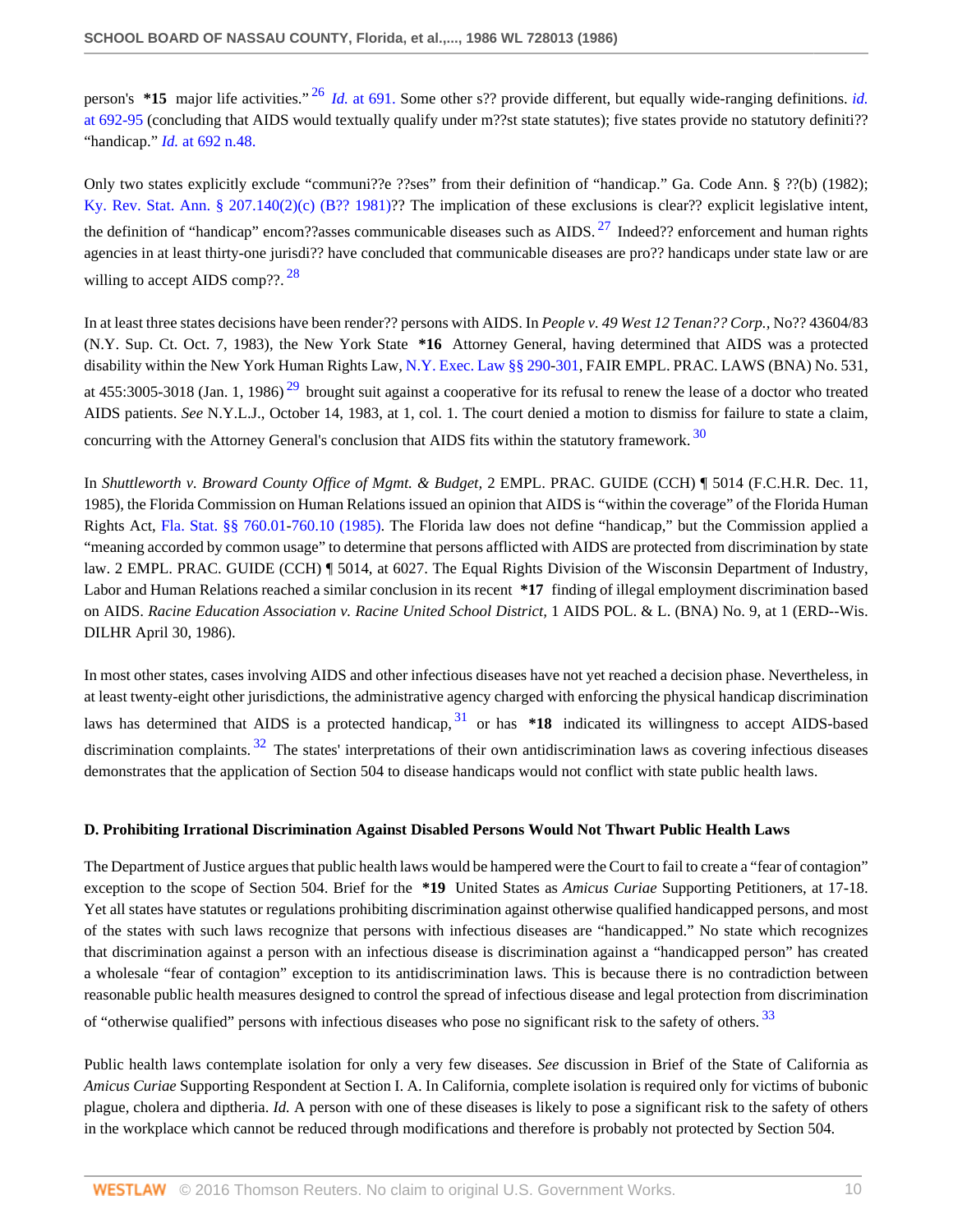Nor can it be argued that the understanding of Section 504 advanced in this brief would for the first time subject public health regulation to judicial scrutiny. Courts have long reviewed the exercise of state police powers in the public health context to insure compliance with federal constitutional requirements. *E.g., [Camara v. Municipal Court of The City and County](http://www.westlaw.com/Link/Document/FullText?findType=Y&serNum=1967100887&pubNum=780&originatingDoc=Icbf326bc6bf111d8a0069cc1490382dc&refType=RP&originationContext=document&vr=3.0&rs=cblt1.0&transitionType=DocumentItem&contextData=(sc.Search)) of San Francisco,* [387 U.S. 523 \(1967\)](http://www.westlaw.com/Link/Document/FullText?findType=Y&serNum=1967100887&pubNum=780&originatingDoc=Icbf326bc6bf111d8a0069cc1490382dc&refType=RP&originationContext=document&vr=3.0&rs=cblt1.0&transitionType=DocumentItem&contextData=(sc.Search)) (warrantless residential health, fire and housing inspections held unconstitutional); **\*20** *Jacobson v. Massachusetts,* [197 U.S. 11, 38-39 \(1905\)](http://www.westlaw.com/Link/Document/FullText?findType=Y&serNum=1905100356&pubNum=780&originatingDoc=Icbf326bc6bf111d8a0069cc1490382dc&refType=RP&fi=co_pp_sp_780_38&originationContext=document&vr=3.0&rs=cblt1.0&transitionType=DocumentItem&contextData=(sc.Search)#co_pp_sp_780_38) (mandatory vaccination statute upheld, with the suggestion that compulsory vaccination of adults medically unable to withstand vaccination is impermissible); *[Jew Ho v. Williamson,](http://www.westlaw.com/Link/Document/FullText?findType=Y&serNum=1900120681&pubNum=348&originatingDoc=Icbf326bc6bf111d8a0069cc1490382dc&refType=RP&originationContext=document&vr=3.0&rs=cblt1.0&transitionType=DocumentItem&contextData=(sc.Search))* 103 F. 10 [\(C.C.D. 1900\)](http://www.westlaw.com/Link/Document/FullText?findType=Y&serNum=1900120681&pubNum=348&originatingDoc=Icbf326bc6bf111d8a0069cc1490382dc&refType=RP&originationContext=document&vr=3.0&rs=cblt1.0&transitionType=DocumentItem&contextData=(sc.Search)) (quarantine of entire Chinatown district of San Francisco invalidated). *See generally* Burris, *Fear Itself: AIDS, Herpes and Public Health Decisions,* 3 YALE L. & POL. REV. 479, 484-96 (1985).

<span id="page-10-0"></span>Moreover, courts reviewing public health actions typically insist that such actions be justified by medical necessity and supported by medical evidence. *E.g.. [Jew Ho v. Williamson,](http://www.westlaw.com/Link/Document/FullText?findType=Y&serNum=1900120681&pubNum=348&originatingDoc=Icbf326bc6bf111d8a0069cc1490382dc&refType=RP&fi=co_pp_sp_348_21&originationContext=document&vr=3.0&rs=cblt1.0&transitionType=DocumentItem&contextData=(sc.Search)#co_pp_sp_348_21)* 103 F. at 21-23. *See generally* Burris, 3 YALE L. & POL. REV. at 484-96. There is no reason the Supreme Court should permit a lower standard for determining whether an individual is protected by Section 504.<sup>[34](#page-17-1)</sup> The Supreme Court would not permit a state to impose restrictive public health measures on the basis of a good faith but medically unfounded belief that an individual poses a risk to the health and safety of others. Similarly, it should not permit grantees to discriminate on the basis of such a belief.<sup>[35](#page-17-2)</sup>

### <span id="page-10-1"></span>**\*21 II.**

# **RESPONDENT MAY BE "OTHERWISE QUALIFIED" FOR HER JOB GIVEN "REASONABLE ACCOMMODATION" OF HER HANDICAP BY PETITIONERS**

### **A. Determining Whether a "Handicapped Individual" Is "Otherwise Qualified" Requires a Case-By-Case Analysis**

<span id="page-10-2"></span>Courts consider the particular facts of a case in determining whether a disabled individual is "otherwise qualified" for the position sought.  $36$  The Supreme Court has reasoned that:

the question of who is "otherwise qualified" and what actions constitute "discrimination" under [Section 504] would seem to be two sides of the same coin; *the ultimate question is the extent to which a grantee is required to make reasonable modifications in its programs for the needs of the handicapped.*

*Alexander v. Choate,* [105 S. Ct. at 720 n.19](http://www.westlaw.com/Link/Document/FullText?findType=Y&serNum=1985101524&pubNum=708&originatingDoc=Icbf326bc6bf111d8a0069cc1490382dc&refType=RP&fi=co_pp_sp_708_720&originationContext=document&vr=3.0&rs=cblt1.0&transitionType=DocumentItem&contextData=(sc.Search)#co_pp_sp_708_720) (emphasis added). Consequently, Section 504 involves a balancing of the facts on a case-by-case basis. In *Alexander,* the Supreme Court concluded that:

<span id="page-10-3"></span>*Davis* thus struck a balance between the statutory rights of the handicapped to be integrated into society and the legitimate interests of federal grantees in preserving the integrity of their programs: while a grantee need not be required to make "fundamental" or "substantial" modifications to accommodate the handicapped, it may be required to make "reasonable" ones.

[105 S. Ct. at 720.](http://www.westlaw.com/Link/Document/FullText?findType=Y&serNum=1985101524&pubNum=708&originatingDoc=Icbf326bc6bf111d8a0069cc1490382dc&refType=RP&fi=co_pp_sp_708_720&originationContext=document&vr=3.0&rs=cblt1.0&transitionType=DocumentItem&contextData=(sc.Search)#co_pp_sp_708_720) The language of Section 504, its implementing regulations, the evidence of Congressional intent, and the Supreme **\*22** Court's construction all require individualized consideration of a person's handicap.

Handicaps come in almost infinite varieties and degrees.  $37$  The feasibility of accommodating handicaps in different working situations, and educational and other programs, is just as varied. The balance required by *Alexander* can only be struck through careful consideration of what is reasonable in individual cases. Since the evaluation of whether a disability is a handicap under Section 504 is so fact specific, the Supreme Court should not render a blanket ruling that diseases thought to be contagious are not handicaps. Such a blanket ruling would eviscerate the Act. Courts "cannot, in the absence of an unmistakable directive,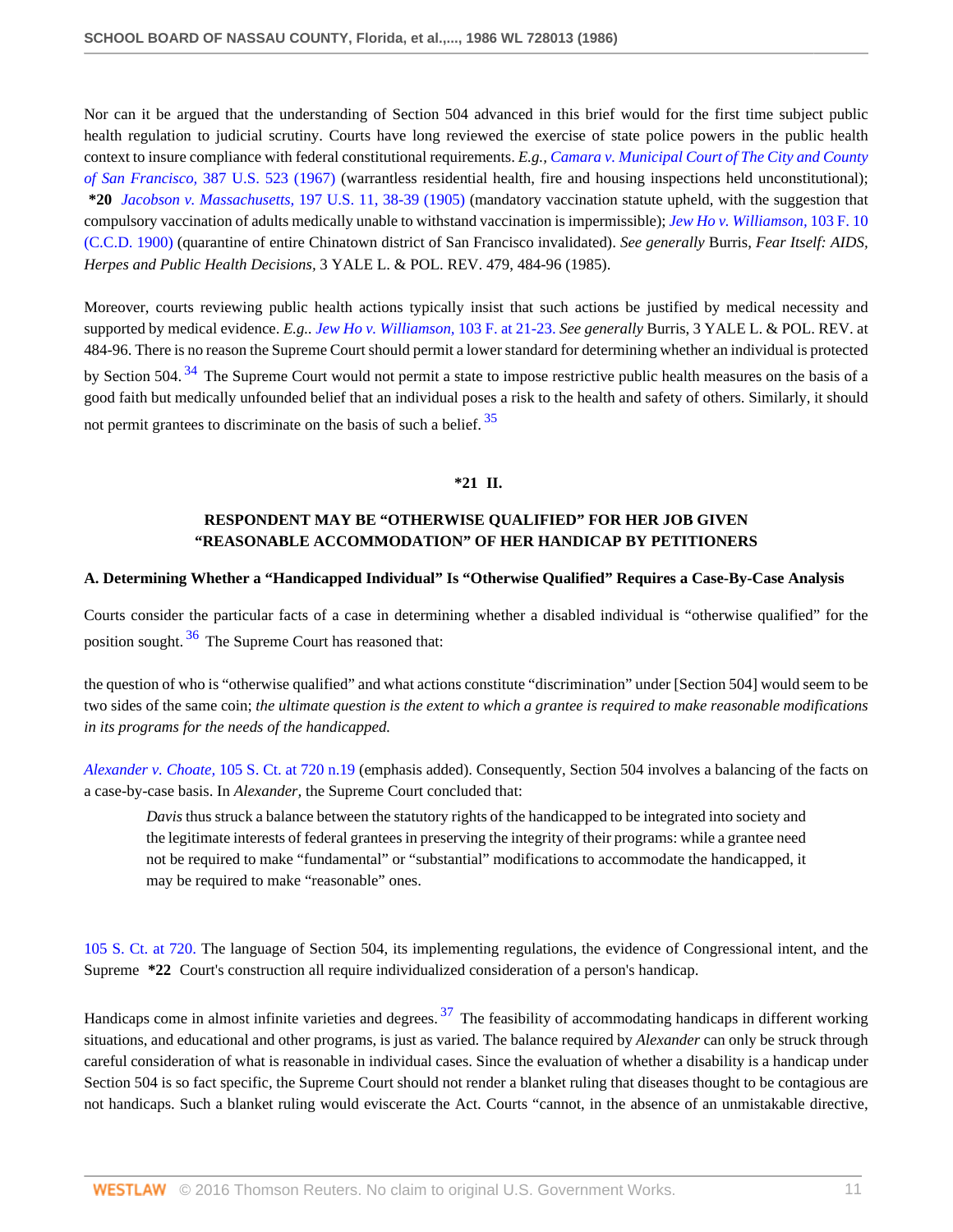construe [a statute] in a manner which runs counter to the broad goals which Congress intended it to effectuate." *[Federal Trade](http://www.westlaw.com/Link/Document/FullText?findType=Y&serNum=1968131136&pubNum=780&originatingDoc=Icbf326bc6bf111d8a0069cc1490382dc&refType=RP&fi=co_pp_sp_780_349&originationContext=document&vr=3.0&rs=cblt1.0&transitionType=DocumentItem&contextData=(sc.Search)#co_pp_sp_780_349) [Commission v. Fred Meyer, Inc.,](http://www.westlaw.com/Link/Document/FullText?findType=Y&serNum=1968131136&pubNum=780&originatingDoc=Icbf326bc6bf111d8a0069cc1490382dc&refType=RP&fi=co_pp_sp_780_349&originationContext=document&vr=3.0&rs=cblt1.0&transitionType=DocumentItem&contextData=(sc.Search)#co_pp_sp_780_349)* 390 U.S. 341, 349 (1967) (Clayton Act as amended by Robinson-Patman Act).

### **B. Petitioner Bears the Burden of Proving that Accommodation Is "Unreasonable"**

The language of Section 504 makes it apparent that Congress intended it to be part of the general corpus of discrimination law. *[New York State Association for Retarded Children, Inc. v. Carey,](http://www.westlaw.com/Link/Document/FullText?findType=Y&serNum=1980192727&pubNum=350&originatingDoc=Icbf326bc6bf111d8a0069cc1490382dc&refType=RP&fi=co_pp_sp_350_649&originationContext=document&vr=3.0&rs=cblt1.0&transitionType=DocumentItem&contextData=(sc.Search)#co_pp_sp_350_649)* 612 F.2d at 649. It is a well-established principle of discrimination law that once the plaintiff has established a *prima facie* case that he has suffered discrimination, the defendant must present evidence to rebut the inference of illegality. *E.g., [McDonnell Douglas Corp. v. Green,](http://www.westlaw.com/Link/Document/FullText?findType=Y&serNum=1973126392&pubNum=780&originatingDoc=Icbf326bc6bf111d8a0069cc1490382dc&refType=RP&originationContext=document&vr=3.0&rs=cblt1.0&transitionType=DocumentItem&contextData=(sc.Search))* 411 U.S. 792 (1973) (Title VII of the 1964 Civil Rights Act). <sup>[38](#page-17-5)</sup> The DHHS regulations implementing Section 504 provide that:

<span id="page-11-0"></span>**\*23** A recipient shall make reasonable accommodation to the known physical or mental limitations of an otherwise qualified handicapped applicant or employee *unless the recipient can demonstrate* that the accommodation would impose an undue hardship on the operation of its program.

[45 C.F.R. § 84.12\(a\) \(1985\)](http://www.westlaw.com/Link/Document/FullText?findType=L&pubNum=1000547&cite=45CFRS84.12&originatingDoc=Icbf326bc6bf111d8a0069cc1490382dc&refType=LQ&originationContext=document&vr=3.0&rs=cblt1.0&transitionType=DocumentItem&contextData=(sc.Search)) (emphasis added).

Following the Supreme Court's decision in *Davis,* the Fifth Circuit in *Prewitt* held that the burden of showing inability to accommodate a handicap rests with the employer because:

<span id="page-11-1"></span>The employer has greater knowledge of the essentials of the job than does the handicapped applicant. The employer can look to its own experience, or, if that is not helpful, to that of other employers who have provided jobs to individuals with handicaps similar to those of the applicant in question. Furthermore, the employer may be able to obtain advice concerning possible accommodations from private and government sources.

[662 F.2d at 308.](http://www.westlaw.com/Link/Document/FullText?findType=Y&serNum=1981146400&pubNum=350&originatingDoc=Icbf326bc6bf111d8a0069cc1490382dc&refType=RP&fi=co_pp_sp_350_308&originationContext=document&vr=3.0&rs=cblt1.0&transitionType=DocumentItem&contextData=(sc.Search)#co_pp_sp_350_308) Persons with disabilities who can perform the required work with reasonable accommodation are "otherwise qualified" and thus protected by the Rehabilitation Act.  $39\$  $39\$  Similarly, an individual may be "otherwise qualified" even if he or she cannot meet all of a program's requirements. "This is the case when the refusal to modify an existing program to accommodate the handicapped individual would be unreasonable ..." *[Strathie v. Department of Transportation,](http://www.westlaw.com/Link/Document/FullText?findType=Y&serNum=1983141447&pubNum=350&originatingDoc=Icbf326bc6bf111d8a0069cc1490382dc&refType=RP&fi=co_pp_sp_350_230&originationContext=document&vr=3.0&rs=cblt1.0&transitionType=DocumentItem&contextData=(sc.Search)#co_pp_sp_350_230)* 716 F.2d 227, 230 (3d Cir. [1983\)](http://www.westlaw.com/Link/Document/FullText?findType=Y&serNum=1983141447&pubNum=350&originatingDoc=Icbf326bc6bf111d8a0069cc1490382dc&refType=RP&fi=co_pp_sp_350_230&originationContext=document&vr=3.0&rs=cblt1.0&transitionType=DocumentItem&contextData=(sc.Search)#co_pp_sp_350_230).

**\*24** Section 504 is designed to insure that decisions about the handicapped are not made as a result of fear, stereotypes or prejudice. S. REP. No. 1297, 93 Cong., 2d Sess., *reprinted in* 1974 U.S. CODE CONG. & AD. NEWS 6373. Accordingly, grantees are obligated to make reasonable decisions based on rational, individualized, medical judgments about the nature, degree and duration of the handicap and the risk to third parties. In this respect, we agree with the position taken by the American Medical Association as *amicus curiae* in this case:

rather than allowing employers to act irrationally toward such handicapped individuals based on a fear of a perceived danger to third parties, the better course, as set forth in *Southeastern Community College [v. Davis]* is to focus on the issue of whether the handicapped individual is "otherwise qualified."

Brief for American Medical Association As *Amicus Curiae* Supporting Petitioners at 25.

A grantee's decisions often have been subjected to judicial scrutiny to effect Section 504. For example, in *Pushkin v. Regents of the University of Colorado,* the defendant university had denied the plaintiff admission to its psychiatric residency program because of his multiple sclerosis. The university argued that its assessment of Pushkin's capabilities were entitled to great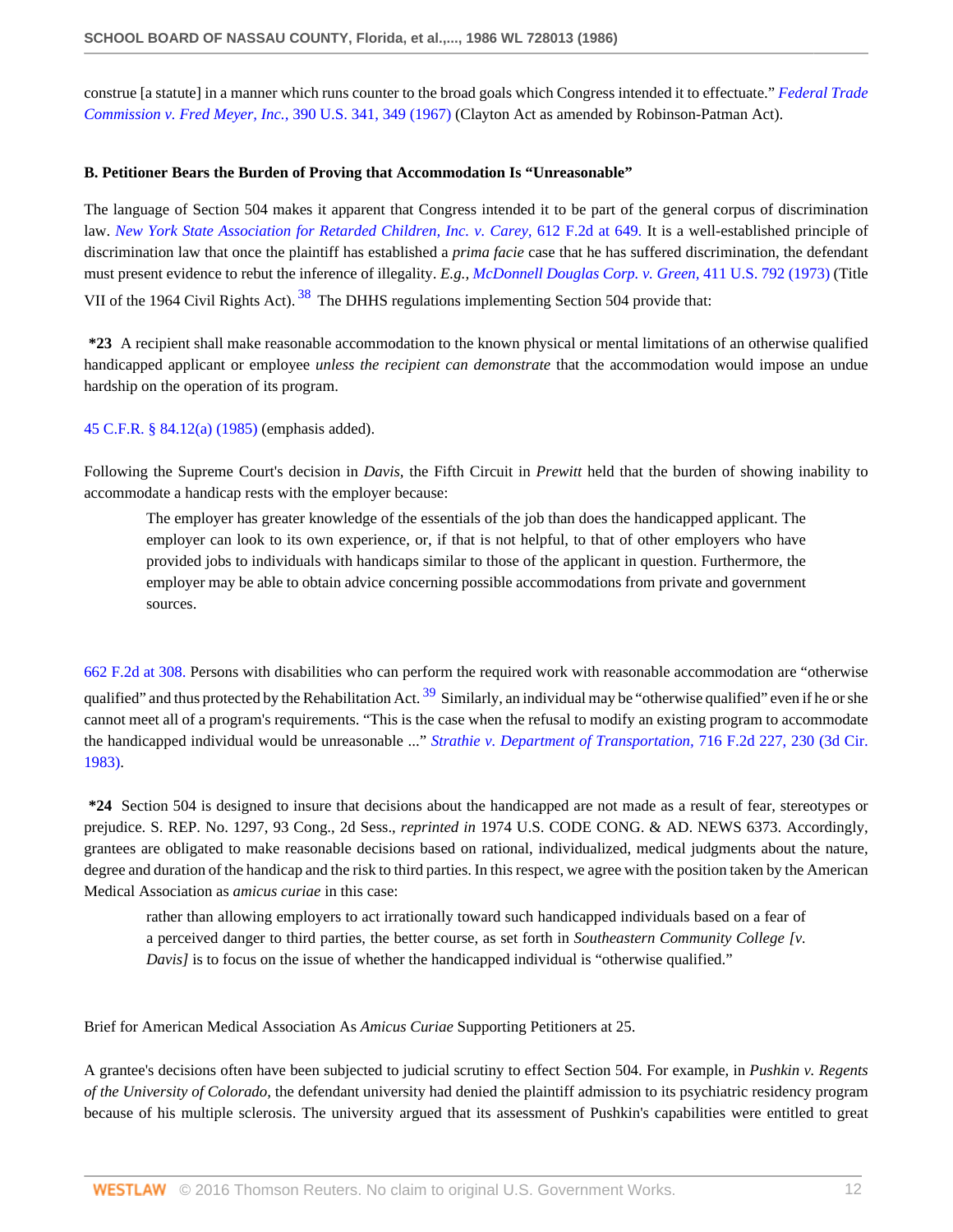<span id="page-12-0"></span>deference and could only be reversed if shown to be not reasonably related to a legitimate state purpose.  $658$  F.2d at 1383.  $^{40}$  $^{40}$  $^{40}$ The *Pushkin* court explicitly rejected such a "rational basis" analysis, reasoning that Section 504 places a higher burden on a defendant once a plaintiff has established a *prima facie* case of handicap discrimination. *Id.* at 1384-85. Judicial deference to a grantee's apparently discriminatory decision is simply at odds with the purpose of Section 504 since any grantee could insure itself an **\*25** absolute defense by rationalizing its decision upon a seemingly non-discriminatory ground. [41](#page-17-8)

<span id="page-12-1"></span>A grantee may argue, as an *affirmative defense* to an action under Section 504, that an individual is not otherwise qualified because his presence in the workplace would pose a significant risk to the safety of others. *See [New York State Association](http://www.westlaw.com/Link/Document/FullText?findType=Y&serNum=1980192727&pubNum=350&originatingDoc=Icbf326bc6bf111d8a0069cc1490382dc&refType=RP&fi=co_pp_sp_350_650&originationContext=document&vr=3.0&rs=cblt1.0&transitionType=DocumentItem&contextData=(sc.Search)#co_pp_sp_350_650) [for Retarded Children, Inc. v. Carey,](http://www.westlaw.com/Link/Document/FullText?findType=Y&serNum=1980192727&pubNum=350&originatingDoc=Icbf326bc6bf111d8a0069cc1490382dc&refType=RP&fi=co_pp_sp_350_650&originationContext=document&vr=3.0&rs=cblt1.0&transitionType=DocumentItem&contextData=(sc.Search)#co_pp_sp_350_650)* 612 F.2d at 650 (exclusion of hepatitis B carrier children from public school barred by section 504 because school board unable to demonstrate that a serious possibility of transmittal existed); Wegner, *The [Antidiscrimination Model Reconsidered: Ensuring Equal Opportunity Without Respect to Handicap Under Section 504 of The](http://www.westlaw.com/Link/Document/FullText?findType=Y&serNum=0102693973&pubNum=1111&originatingDoc=Icbf326bc6bf111d8a0069cc1490382dc&refType=LR&fi=co_pp_sp_1111_463&originationContext=document&vr=3.0&rs=cblt1.0&transitionType=DocumentItem&contextData=(sc.Search)#co_pp_sp_1111_463) Rehabilitation Act of 1973,* [69 CORNELL L. REV. 401, 463-67 \(1984\).](http://www.westlaw.com/Link/Document/FullText?findType=Y&serNum=0102693973&pubNum=1111&originatingDoc=Icbf326bc6bf111d8a0069cc1490382dc&refType=LR&fi=co_pp_sp_1111_463&originationContext=document&vr=3.0&rs=cblt1.0&transitionType=DocumentItem&contextData=(sc.Search)#co_pp_sp_1111_463) The "public safety" defense thus permits a grantee to refuse to employ an individual with a contagious disease if it can prove, with reliable medical evidence, that the individual poses a significant possibility of transmitting the disease in the workplace, despite the grantee's reasonable efforts to reduce that possibility.

Petitioners, and the Department of Justice as *amicus curiae,* would have the courts abdicate their duty to scrutinize grantee decisions about persons with handicaps. Petitioners' Brief at 39-41; Brief for the United States as *Amicus Curiae* Supporting Petitioners, at 26 ("we see no basis for second-guessing either the school board's assessment of the health risks presented [by Respondent's handicap] or its determination that those risks were unacceptably high"). In a similar vein, the Department of Justice would allow grantees to affirmatively discriminate against persons with communicable diseases, more specifically those with AIDS, based on nothing more than the grantee's claim of a fear of contagion--whether reasonable or not. DOJ Opinion at 31. This strained interpretation of the statute does violence to the fundamental congressional purpose of Section 504, which is to protect handicapped persons against discrimination based on irrational stereotypes.

**\*26** It is axiomatic that Section 504 requires employers to do something more for the handicapped than for the nonhandicapped. To read the statute otherwise would reduce its language to a hollow platitude because "the handicapped typically are not similarly situated to the non-handicapped." *Alexander,* [105 S. Ct. at 719](http://www.westlaw.com/Link/Document/FullText?findType=Y&serNum=1985101524&pubNum=708&originatingDoc=Icbf326bc6bf111d8a0069cc1490382dc&refType=RP&fi=co_pp_sp_708_719&originationContext=document&vr=3.0&rs=cblt1.0&transitionType=DocumentItem&contextData=(sc.Search)#co_pp_sp_708_719).

Section 504 seeks to assure evenhanded treatment and the opportunity for handicapped individuals to participate in and benefit from programs receiving federal assistance.... *Davis* requires that an otherwise qualified handicapped individual must be provided with meaningful access to the benefit that the grantee offers.

*Alexander,* [105 S. Ct. at 722;](http://www.westlaw.com/Link/Document/FullText?findType=Y&serNum=1985101524&pubNum=708&originatingDoc=Icbf326bc6bf111d8a0069cc1490382dc&refType=RP&fi=co_pp_sp_708_722&originationContext=document&vr=3.0&rs=cblt1.0&transitionType=DocumentItem&contextData=(sc.Search)#co_pp_sp_708_722) *see also Holland v. Boeing Co.,* [583 P.2d 621, 623 \(Wash. 1978\)](http://www.westlaw.com/Link/Document/FullText?findType=Y&serNum=1978130395&pubNum=661&originatingDoc=Icbf326bc6bf111d8a0069cc1490382dc&refType=RP&fi=co_pp_sp_661_623&originationContext=document&vr=3.0&rs=cblt1.0&transitionType=DocumentItem&contextData=(sc.Search)#co_pp_sp_661_623) ("Identical treatment may be a source of discrimination in the case of the handicapped...").

Accordingly, courts must scrutinize grantee policies or job requirements which adversely affect disabled persons. Allegations that challenged policies are justified by potential injury to others must be based on informed and reasoned judgment about the particular handicapping condition of the particular individual affected. In this case, Petitioners have made no medicallydefensible showing that Respondent's condition poses a significant risk to others. Rather, in the courts below, they have relied on broad conclusions about tuberculosis in general (J.A. at 11-12). The case should be remanded to develop the particular facts of Respondent's condition.

<span id="page-12-2"></span>Once a person with a disease has established a *prima facie* case of discrimination, the burden shifts to the grantee to demonstrate, with sound medical evidence, that the disabled person cannot be reasonably accommodated in its program without significant risk to others. [42](#page-17-9) To allow grantees to exclude persons from programs **\*27** based upon a fear of contagion without reliable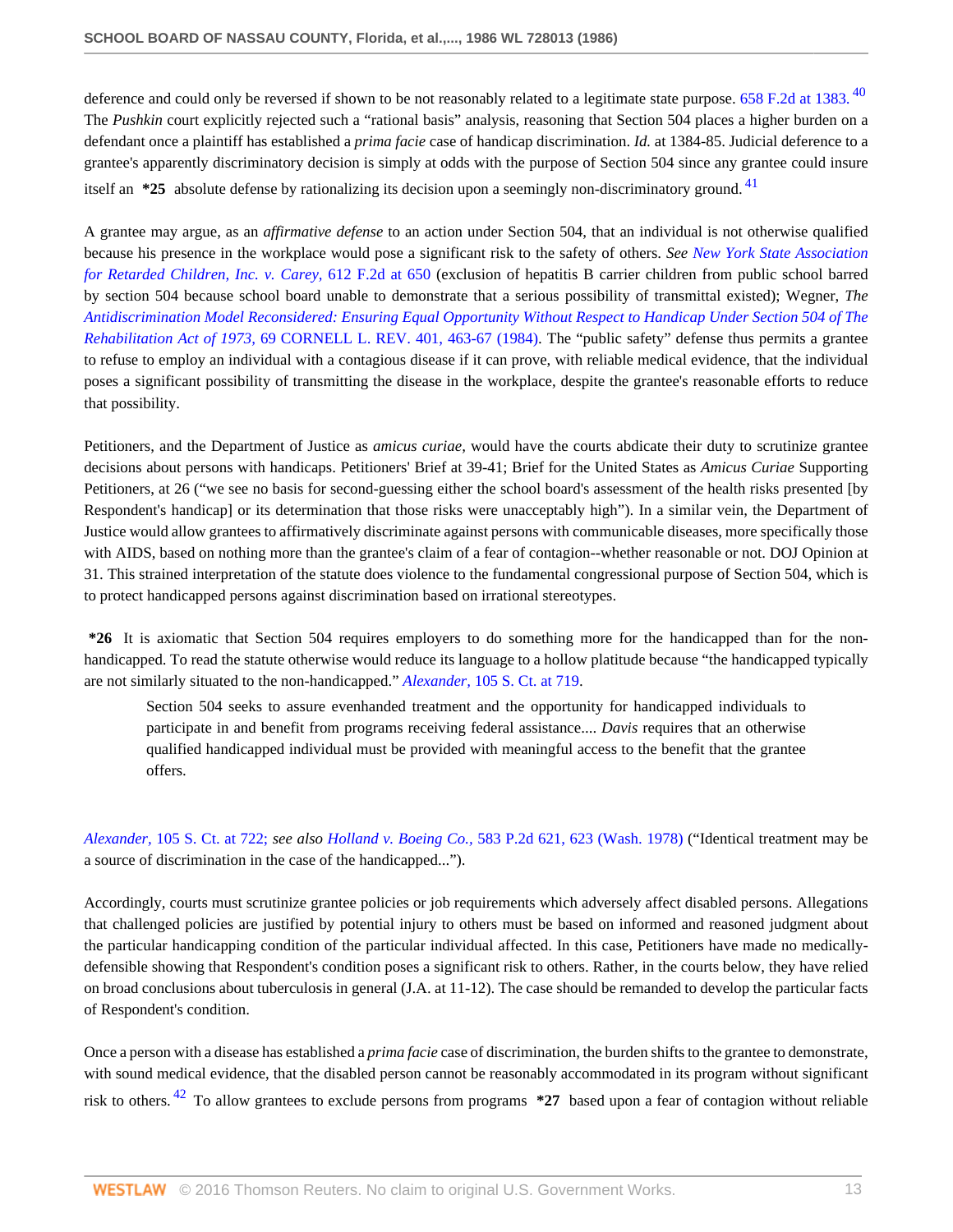medical evidence of any significant harm would permit the very discrimination based upon irrational beliefs which Section 504 prohibits.

### **C. The Accommodation Respondent Requests May Be "Reasonable" Under Section 504**

The District Court erred in concluding that Respondent was not "otherwise qualified" without considering the available means of minimizing any risk she posed. The types of accommodation Respondent requests Petitioner to consider are facially reasonable under the relevant regulations. A leave of absence or a change in teaching duties to allow Respondent to teach older children would not necessarily impose undue financial or administrative burdens on the school system. The DHHS regulations state that:

Reasonable accommodation may include: (1) making facilities used by employees readily accessible to and usable by handicapped persons, and (2) *job restructuring, part-time or modified work schedules,* acquisition or modification of **\*28** equipment or devices, the provision of readers or interpreters, and other similar actions.

[45 C.F.R. § 84.12\(b\) \(1985\)](http://www.westlaw.com/Link/Document/FullText?findType=L&pubNum=1000547&cite=45CFRS84.12&originatingDoc=Icbf326bc6bf111d8a0069cc1490382dc&refType=LQ&originationContext=document&vr=3.0&rs=cblt1.0&transitionType=DocumentItem&contextData=(sc.Search)) (emphasis added). Further, "[j]ob restructuring may entail shifting nonessential duties to other employees." 45 C.F.R. § 84, App. A, at 316 (1985). While this listing of actions that constitute reasonable accommodation in Section 84 of the regulations is some guide for the courts, "[t]he list is neither all-inclusive nor meant to suggest that employers must follow all of the actions listed." *Id.* at 315. A modified work schedule could include a temporary leave of absence. Job restructuring could include changing Respondent's duties to allow her to teach older children or perform administrative tasks. The range of reasonable restructuring may be reflected in an employer's existing policy of providing its workers with employment alternatives.

The range of reasonable restructuring is ultimately determined by a balancing of its effectiveness in allowing the particular handicapped person "meaningful participation" in the workplace environment and the administrative and financial burdens it will impose on the employer. In applying Section 504, courts have performed just such a case-by-case balancing. <sup>[43](#page-17-10)</sup>

In this case, no court has yet addressed the feasibility and reasonableness of the particular types of accommodation Respondent requests. Nor has any court considered whether that accommodation is, under Section 504, a reasonable means to allow a person with her particular disability to be productively employed. Most importantly, however, the District Court record in this case is far from sufficient to permit the informed balancing that Section 504 requires to determine if accommodation of Respondent's handicap is feasible and reasonable.

### <span id="page-13-2"></span>**\*29 CONCLUSION**

*Amici* Employment Law Center, NGRA, BALIF and LAMBDA respectfully submit that the applicability of Section 504 to grantees' decisions affecting persons with infectious diseases should be assessed on an individual basis. Grantees should be required to prove with reliable medical evidence a potential for significant harm, which cannot be avoided through reasonable accommodation, to justify excluding handicapped persons with infectious diseases from their programs. For these reasons, the decision of the Court of Appeals remanding the action for further development of the record should be affirmed.

#### Footnotes

- <span id="page-13-0"></span>Counsel of Record
- <span id="page-13-1"></span>[1](#page-5-0) Throughout this brief we use the terms "disabled" and "handicapped" interchangeably. Both are meant to include persons protected by Section 504 because they have impairments which substantially limit major life activities. The disabled community prefers the term "disabled."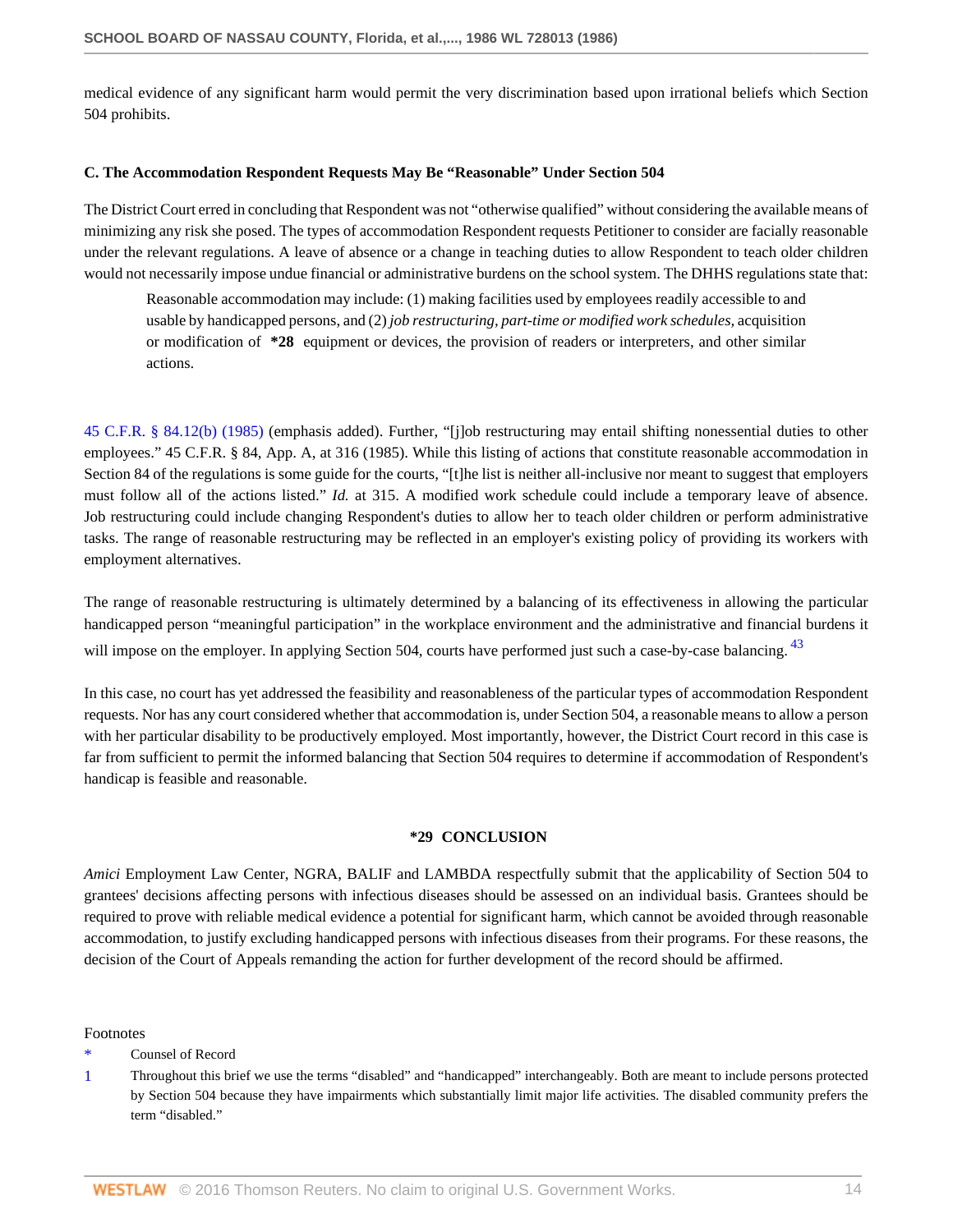- <span id="page-14-0"></span>[2](#page-5-1) Hereinafter the "DOJ Opinion."
- <span id="page-14-1"></span>[3](#page-5-2) It is now generally understood that although AIDS is an infectious disease, the AIDS virus is spread only by the transfer of body fluids, principally semen and blood, through sexual contact, blood transfusions, sharing needles, or from mother to child in the womb. *Recommendations for Preventing Transmission of Infection with Human T-Lymphotropic Virus Type III/Lymphadenopathy-- Associated Virus in the Workplace,* 34 Morbidity and Mortality Weekly Report 681 (The Centers for Disease Control, November 15, 1985). For a concise description of the epidemiology of AIDS, *see* Burris, *Fear Itself: AIDS, Herpes and Public Health Decisions,* 3 YALE L. & POL. REV. 479, 504-08 (1985); Leonard, *[Employment Discrimination Against Persons with AIDS,](http://www.westlaw.com/Link/Document/FullText?findType=Y&serNum=0102683074&pubNum=1261&originatingDoc=Icbf326bc6bf111d8a0069cc1490382dc&refType=LR&fi=co_pp_sp_1261_684&originationContext=document&vr=3.0&rs=cblt1.0&transitionType=DocumentItem&contextData=(sc.Search)#co_pp_sp_1261_684)* 10 U. DAYTON [L. REV. 681, 684-89 \(1985\)](http://www.westlaw.com/Link/Document/FullText?findType=Y&serNum=0102683074&pubNum=1261&originatingDoc=Icbf326bc6bf111d8a0069cc1490382dc&refType=LR&fi=co_pp_sp_1261_684&originationContext=document&vr=3.0&rs=cblt1.0&transitionType=DocumentItem&contextData=(sc.Search)#co_pp_sp_1261_684).
- <span id="page-14-2"></span>[4](#page-5-3) An "infectious disease" is simply a disease caused by an infectious agent, such as a virus or bacteria. TABER'S CYCLOPEDIC MEDICAL DICTIONARY at 725 (14th ed. 1981). The classification of a disease as "infectious" does not indicate whether or to what extent the disease is contagious. *Id. See also* Brief of the State of California as *Amicus Curiae* Supporting Respondent at Section I. A.
- <span id="page-14-3"></span>[5](#page-5-4) As used in this brief, the term "grantee" includes employers and all other recipients of federal funds who are subject to Section 504.
- <span id="page-14-4"></span>[6](#page-6-0) The poor development of the factual record regarding the nature of Respondent's tuberculosis and the steps that could have been taken to accommodate her make any final decision by the Supreme Court impossible. *Amici* believe that certiorari was improvidently granted in this case.
- <span id="page-14-5"></span>[7](#page-6-1) *See* Petitioners' Brief at 26-28 and Brief of the United States as *Amicus Curiae* Supporting Petitioners at 10-23. Both would implement a subjective "fear of contagion" exception that would eviscerate Section 504's protection of disabled persons who have diseases.
- <span id="page-14-6"></span>[8](#page-6-2) The Supreme Court has noted that Section 504 authorizes executive agencies to promulgate regulations prohibiting discrimination against the handicapped. *[Bowen v. American Hospital Ass'n,](http://www.westlaw.com/Link/Document/FullText?findType=Y&serNum=1986129781&pubNum=708&originatingDoc=Icbf326bc6bf111d8a0069cc1490382dc&refType=RP&fi=co_pp_sp_708_2120&originationContext=document&vr=3.0&rs=cblt1.0&transitionType=DocumentItem&contextData=(sc.Search)#co_pp_sp_708_2120)* 106 S. Ct. 2101, 2120 (1986). Thus, the Court has recognized the DHHS regulations, codified at 45 C.F.R. Part 84, as "an important source of guidance on the meaning of § 504." *[Alexander v. Choate,](http://www.westlaw.com/Link/Document/FullText?findType=Y&serNum=1985101524&pubNum=708&originatingDoc=Icbf326bc6bf111d8a0069cc1490382dc&refType=RP&fi=co_pp_sp_708_722&originationContext=document&vr=3.0&rs=cblt1.0&transitionType=DocumentItem&contextData=(sc.Search)#co_pp_sp_708_722)* [469 U.S. 287, 105 S. Ct. 712, 722 n.24 \(1985\)](http://www.westlaw.com/Link/Document/FullText?findType=Y&serNum=1985101524&pubNum=708&originatingDoc=Icbf326bc6bf111d8a0069cc1490382dc&refType=RP&fi=co_pp_sp_708_722&originationContext=document&vr=3.0&rs=cblt1.0&transitionType=DocumentItem&contextData=(sc.Search)#co_pp_sp_708_722) (finding that the 1974 amendments to Section 504 provided executive agencies with "substantial leeway to explore areas in which discrimination against the handicapped posed particularly significant problems and to devise regulations to prohibit such discrimination"). Consequently, these regulations are entitled to judicial deference. *[Nelson](http://www.westlaw.com/Link/Document/FullText?findType=Y&serNum=1983133238&pubNum=345&originatingDoc=Icbf326bc6bf111d8a0069cc1490382dc&refType=RP&fi=co_pp_sp_345_379&originationContext=document&vr=3.0&rs=cblt1.0&transitionType=DocumentItem&contextData=(sc.Search)#co_pp_sp_345_379) v. Thornburgh,* [567 F. Supp. 369, 379 \(E.D. Pa. 1983\),](http://www.westlaw.com/Link/Document/FullText?findType=Y&serNum=1983133238&pubNum=345&originatingDoc=Icbf326bc6bf111d8a0069cc1490382dc&refType=RP&fi=co_pp_sp_345_379&originationContext=document&vr=3.0&rs=cblt1.0&transitionType=DocumentItem&contextData=(sc.Search)#co_pp_sp_345_379) *aff'd mem.,* [732 F.2d 146 \(3d Cir. 1984\)](http://www.westlaw.com/Link/Document/FullText?findType=Y&serNum=1984215532&pubNum=350&originatingDoc=Icbf326bc6bf111d8a0069cc1490382dc&refType=RP&originationContext=document&vr=3.0&rs=cblt1.0&transitionType=DocumentItem&contextData=(sc.Search)), *cert. denied,* [105 S. Ct. 955](http://www.westlaw.com/Link/Document/FullText?findType=Y&serNum=1985204485&pubNum=708&originatingDoc=Icbf326bc6bf111d8a0069cc1490382dc&refType=RP&originationContext=document&vr=3.0&rs=cblt1.0&transitionType=DocumentItem&contextData=(sc.Search)) [\(1985\)](http://www.westlaw.com/Link/Document/FullText?findType=Y&serNum=1985204485&pubNum=708&originatingDoc=Icbf326bc6bf111d8a0069cc1490382dc&refType=RP&originationContext=document&vr=3.0&rs=cblt1.0&transitionType=DocumentItem&contextData=(sc.Search)) (DHHS regulations interpreting Section 504 entitled to deference "if consistent with the purposes of the statute."). *See also [Southeastern Community College v. Davis,](http://www.westlaw.com/Link/Document/FullText?findType=Y&serNum=1979135140&pubNum=780&originatingDoc=Icbf326bc6bf111d8a0069cc1490382dc&refType=RP&fi=co_pp_sp_780_411&originationContext=document&vr=3.0&rs=cblt1.0&transitionType=DocumentItem&contextData=(sc.Search)#co_pp_sp_780_411)* 442 U.S. 397, 411 (1979) (DHHS regulations entitled to deference). They are certainly entitled to greater deference than is WEBSTER'S THIRD INTERNATIONAL DICTIONARY, selected by the Department of Justice as the source for its definition of "impairment." *See* Brief of the United States as *Amicus Curiae* Supporting Petitioners at 15 n.12.
- <span id="page-14-7"></span>[9](#page-7-0) Even though she has been in remission for more than five years, Respondent still has tuberculosis. Others whose diseases (such as cancer) are cured may also be handicapped because they may have a record of or regarded as having a disease. *See* [45 C.F.R. §](http://www.westlaw.com/Link/Document/FullText?findType=L&pubNum=1000547&cite=45CFRS84.3&originatingDoc=Icbf326bc6bf111d8a0069cc1490382dc&refType=LQ&originationContext=document&vr=3.0&rs=cblt1.0&transitionType=DocumentItem&contextData=(sc.Search))  $84.3(j)(2)(iii)$  and (iv) (1985).
- <span id="page-14-8"></span>[10](#page-7-1) The Department of Justice's argument concludes that "[S]ection 504 simply does not reach decisions based on fear of contagion--*whether reasonable or not*--so long as it is not in truth a pretext for discrimination on account of handicap." DOJ Opinion at 34 (emphasis added).
- <span id="page-14-9"></span>[11](#page-7-2) In the Senate Report accompanying the bill which adopted the current definition, diseases such as cancer--*and not merely their effects*--are noted as examples of "handicapping conditions." S. REP. NO. 1297, 93d Cong., 2d Sess, *reprinted in* 1974 U.S. CODE CONG. & AD. NEWS 6373, 6389. This view of handicaps was detailed in the implementing regulations, where an illustrative list of diseases *constituting* physical impairments under Section 504 was provided. 45 C.F.R. Part 84, App. A, at 310.
- <span id="page-14-10"></span>[12](#page-7-3) Indeed, one commentator demonstrated the weakness of Petitioners' and the Justice Department's analysis by applying it to actions arising under Title VII of the Civil Rights Act of 1964, [42 U.S.C. 2000e](http://www.westlaw.com/Link/Document/FullText?findType=L&pubNum=1000546&cite=42USCAS2000E&originatingDoc=Icbf326bc6bf111d8a0069cc1490382dc&refType=LQ&originationContext=document&vr=3.0&rs=cblt1.0&transitionType=DocumentItem&contextData=(sc.Search)) to [2000e-17 \(1981\).](http://www.westlaw.com/Link/Document/FullText?findType=L&pubNum=1000546&cite=42USCAS2000E-17&originatingDoc=Icbf326bc6bf111d8a0069cc1490382dc&refType=LQ&originationContext=document&vr=3.0&rs=cblt1.0&transitionType=DocumentItem&contextData=(sc.Search)) Moore, *An Invitation to Senseless AIDS Bias,* L.A. Times, June 29, 1986, Part V, at 5, col. 4-6. Applied to an action alleging racial discrimination in hiring, the analysis would require a court to distinguish between discrimination on the basis of a job applicant's race *per se* and discrimination on the basis of what the employer believes are the characteristics of the applicant's racial group. Discrimination against an applicant simply because he or she is black would remain illegal. If, however, an employer irrationally believes blacks to be inherently "lazy" and refuses to hire a black applicant on account of his or her assumed "laziness," rather than on account of his or her skin color, the employer would be in compliance with the law. Such a result would, of course, frustrate the very purpose of Title VII.
- <span id="page-14-11"></span>[13](#page-7-4) Discrimination based upon fear of contagion, aversion to death, and fear of increased insurance costs are the most common problems cancer patients face. McKenna, *Employment and Insurance Issues for the Cancer Patient,* Proceedings of the Fourth National Conference on Cancer and Nursing at 36-38 (1984); *see also* Canellos, *Ill-Founded Notions: Job Discrimination Against Cancer Patients,* The Boston Phoenix, January 15, 1985, at 1.
- <span id="page-14-12"></span>[14](#page-7-5) Another example is Hansen's Disease (leprosy). With treatment, this disease often does not interfere with a person's physical or mental functioning. Nor is it easily transmitted. TABER'S CYCLOPEDIC MEDICAL DICTIONARY, at 808 (14th ed. 1981). Nevertheless, individuals with Hansen's Disease are often shunned because of misconceptions about the disease.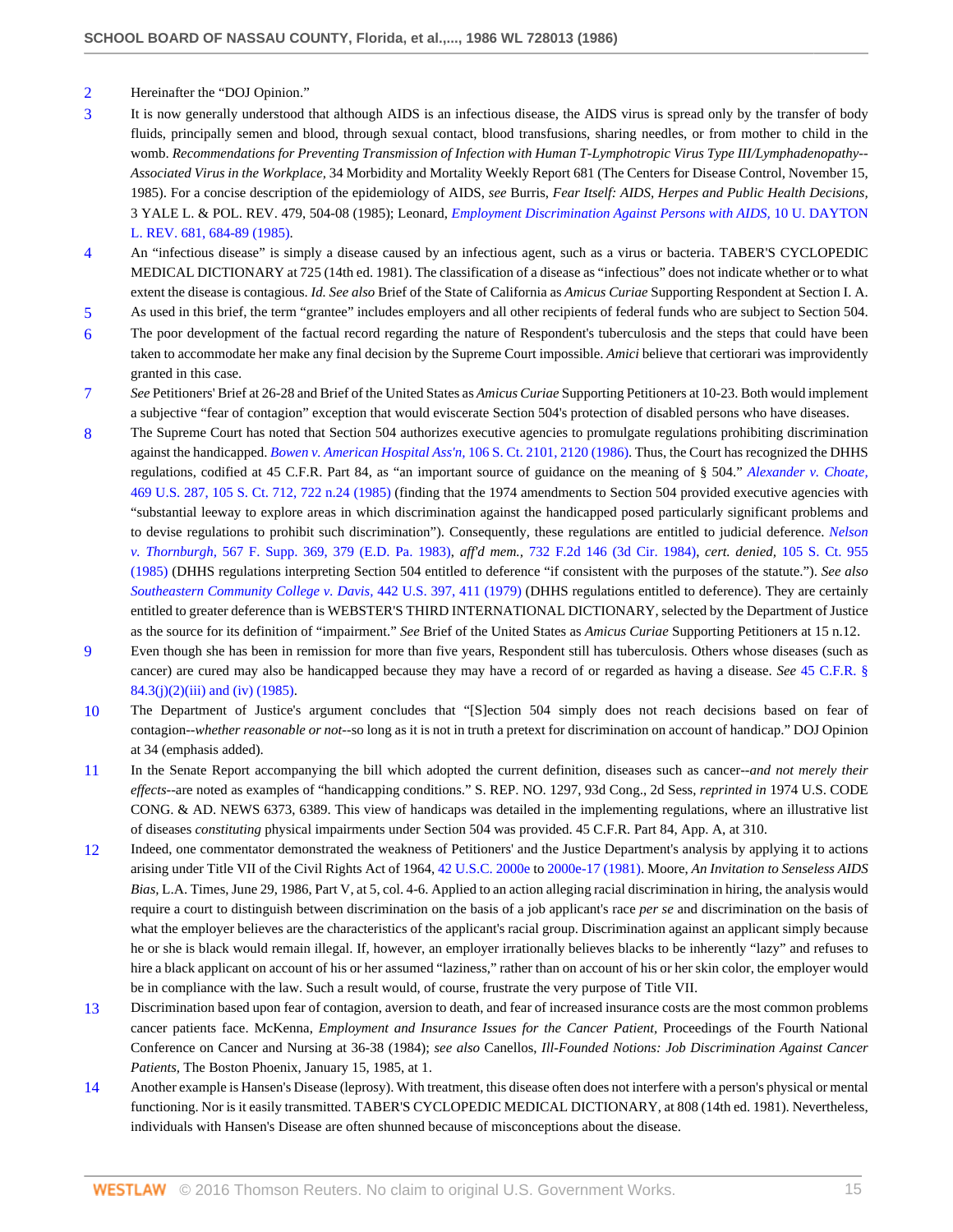- <span id="page-15-0"></span>[15](#page-7-6) The Rehabilitation Act was expressly designed to combat such reactions to a person's condition. Congressman Vanik, in explaining the need for the Act, told of a court ruling excluding a cerebral palsied child from school even though he had no physical problems "because his teacher claimed his physical appearance 'produced a nauseating effect' on his classmates." 117 CONG. REC. 45974 (1971) (remarks of Rep. Vanik). Similarly, Senator Humphrey spoke of a desire to prevent discrimination against individuals regarded as "different" or "disturbing." 118 CONG. REC. 525 (1972) (remarks of Sen. Humphrey). Serious burn victims are another example. Congress clearly intended to combat discrimination resulting from aversion to the disabled as well as discrimination based on physical or mental disabilities. *See* text accompanying footnotes 21 and 22, *infra.*
- <span id="page-15-1"></span>[16](#page-7-7) *See de la Torres v. Bolger,* [781 F.2d 1134 \(5th Cir. 1986\)](http://www.westlaw.com/Link/Document/FullText?findType=Y&serNum=1986106288&pubNum=350&originatingDoc=Icbf326bc6bf111d8a0069cc1490382dc&refType=RP&originationContext=document&vr=3.0&rs=cblt1.0&transitionType=DocumentItem&contextData=(sc.Search)) (left-handedness not a job-related impairment; plaintiff dismissed because of poor performance); *Jasany v. U.S. Postal Service,* [755 F.2d 1244, 1250 \(6th Cir. 1985\)](http://www.westlaw.com/Link/Document/FullText?findType=Y&serNum=1985110684&pubNum=350&originatingDoc=Icbf326bc6bf111d8a0069cc1490382dc&refType=RP&fi=co_pp_sp_350_1250&originationContext=document&vr=3.0&rs=cblt1.0&transitionType=DocumentItem&contextData=(sc.Search)#co_pp_sp_350_1250) (person with eye impairment not considered handicapped where he was unable to perform only one job using a certain type of machine); *[Tudyman v. United Air Lines,](http://www.westlaw.com/Link/Document/FullText?findType=Y&serNum=1985122328&pubNum=345&originatingDoc=Icbf326bc6bf111d8a0069cc1490382dc&refType=RP&originationContext=document&vr=3.0&rs=cblt1.0&transitionType=DocumentItem&contextData=(sc.Search))* 608 [F.Supp. 739 \(C.D. Cal. 1984\)](http://www.westlaw.com/Link/Document/FullText?findType=Y&serNum=1985122328&pubNum=345&originatingDoc=Icbf326bc6bf111d8a0069cc1490382dc&refType=RP&originationContext=document&vr=3.0&rs=cblt1.0&transitionType=DocumentItem&contextData=(sc.Search)) (individual's exceptionally muscular build causing him to exceed defendant's weight limit was not a handicap because it disqualified plaintiff from only one particular job); *Oesterling v. Walters,* [760 F.2d 859, 861 \(8th Cir. 1985\)](http://www.westlaw.com/Link/Document/FullText?findType=Y&serNum=1985119244&pubNum=350&originatingDoc=Icbf326bc6bf111d8a0069cc1490382dc&refType=RP&fi=co_pp_sp_350_861&originationContext=document&vr=3.0&rs=cblt1.0&transitionType=DocumentItem&contextData=(sc.Search)#co_pp_sp_350_861) (varicose veins held not to be a handicap because they did not "substantially limit ... major life activities"). These cases hold only that conditions which do not substantially impair an individual's major life activities are not handicaps. None of the authorities cited by the Department of Justice suggest that working is not a major life activity or that individuals who do not currently suffer a physical or mental disability are necessarily not handicapped. In arguing that the definition of "handicapped individual be limited to persons whose ability to perform a physical or mental task" is impaired, the Department of Justice is seeking to return to the employability criterion which Congress explicitly rejected. *See* text accompanying footnotes 21 and 22, *infra.*
- <span id="page-15-2"></span>[17](#page-7-8) Even the Department of Justice acknowledges that "courts have generally construed the term ['handicapped'] quite broadly." DOJ Opinion at 18.
- <span id="page-15-3"></span>[18](#page-8-0) *See* authority cited in footnote 11, *supra.*
- <span id="page-15-4"></span>[19](#page-8-1) The Department of Justice attempts to turn this broad intent on its head, implying that Congress' concentration on indifferent discrimination indicates that it was tolerant of intentional discrimination. Brief for the United States as *Amicus Curiae,* at 8-9. As the Supreme Court noted in *Alexander,* however, Congress' attention to thoughtless discrimination merely indicated a receptivity to disparate impact claims, without in any way diminishing Section 504's prohibition of denials based on discriminatory animus. [105](http://www.westlaw.com/Link/Document/FullText?findType=Y&serNum=1985101524&pubNum=708&originatingDoc=Icbf326bc6bf111d8a0069cc1490382dc&refType=RP&fi=co_pp_sp_708_716&originationContext=document&vr=3.0&rs=cblt1.0&transitionType=DocumentItem&contextData=(sc.Search)#co_pp_sp_708_716) [S. Ct. at 716-17.](http://www.westlaw.com/Link/Document/FullText?findType=Y&serNum=1985101524&pubNum=708&originatingDoc=Icbf326bc6bf111d8a0069cc1490382dc&refType=RP&fi=co_pp_sp_708_716&originationContext=document&vr=3.0&rs=cblt1.0&transitionType=DocumentItem&contextData=(sc.Search)#co_pp_sp_708_716)
- <span id="page-15-5"></span>[20](#page-8-2) Section 504 therefore covers all participants--both teachers and pupils--in an educational program receiving federal financial assistance. *E.g., [Pushkin v. Regents of the University of Colorado,](http://www.westlaw.com/Link/Document/FullText?findType=Y&serNum=1981137895&pubNum=350&originatingDoc=Icbf326bc6bf111d8a0069cc1490382dc&refType=RP&originationContext=document&vr=3.0&rs=cblt1.0&transitionType=DocumentItem&contextData=(sc.Search))* 658 F.2d 1372 (10th Cir. 1981) (applying Section 504 to admission policies at a medical school). Both Section 504 and state health laws take public safety into account.
- <span id="page-15-6"></span>[21](#page-8-3) *See* detailed discussions of the legislative history in the briefs of members of Congress as *amici curiae* supporting respondent.
- <span id="page-15-7"></span>[22](#page-8-4) The Supreme Court has acknowledged the importance of the 1974 amendments: While these [1974] amendments and their history cannot substitute for a clear expression of legislative intent at the time of enactment, as virtually contemporaneous and more specific elaborations of the general norm that Congress had enacted into law the previous year, the amendments and their history do shed significant light on the intent with which § 504 was enacted. *Alexander,* [105 S.Ct. at 724 n.27](http://www.westlaw.com/Link/Document/FullText?findType=Y&serNum=1985101524&pubNum=708&originatingDoc=Icbf326bc6bf111d8a0069cc1490382dc&refType=RP&fi=co_pp_sp_708_724&originationContext=document&vr=3.0&rs=cblt1.0&transitionType=DocumentItem&contextData=(sc.Search)#co_pp_sp_708_724) (citations omitted).
- <span id="page-15-8"></span>[23](#page-8-5) Lower courts have followed Congress' intent by applying Section 504 to a wide variety of medical conditions. *E.g., [Treadwell v.](http://www.westlaw.com/Link/Document/FullText?findType=Y&serNum=1983125481&pubNum=350&originatingDoc=Icbf326bc6bf111d8a0069cc1490382dc&refType=RP&originationContext=document&vr=3.0&rs=cblt1.0&transitionType=DocumentItem&contextData=(sc.Search)) Alexander,* [707 F.2d 473 \(11th Cir. 1983\)](http://www.westlaw.com/Link/Document/FullText?findType=Y&serNum=1983125481&pubNum=350&originatingDoc=Icbf326bc6bf111d8a0069cc1490382dc&refType=RP&originationContext=document&vr=3.0&rs=cblt1.0&transitionType=DocumentItem&contextData=(sc.Search)) (heart condition including coronary by-pass and use of pacemaker); *[Doe v. Region 13](http://www.westlaw.com/Link/Document/FullText?findType=Y&serNum=1983120794&pubNum=350&originatingDoc=Icbf326bc6bf111d8a0069cc1490382dc&refType=RP&originationContext=document&vr=3.0&rs=cblt1.0&transitionType=DocumentItem&contextData=(sc.Search)) [Mental Health-Mental Retardation Commission,](http://www.westlaw.com/Link/Document/FullText?findType=Y&serNum=1983120794&pubNum=350&originatingDoc=Icbf326bc6bf111d8a0069cc1490382dc&refType=RP&originationContext=document&vr=3.0&rs=cblt1.0&transitionType=DocumentItem&contextData=(sc.Search))* 704 F.2d 1402 (5th Cir. 1983) (anxiety, depression and insomnia); *[Bentivegna v.](http://www.westlaw.com/Link/Document/FullText?findType=Y&serNum=1982153722&pubNum=350&originatingDoc=Icbf326bc6bf111d8a0069cc1490382dc&refType=RP&originationContext=document&vr=3.0&rs=cblt1.0&transitionType=DocumentItem&contextData=(sc.Search)) U.S. Dep't. of Labor,* [694 F.2d 619 \(9th Cir. 1982\)](http://www.westlaw.com/Link/Document/FullText?findType=Y&serNum=1982153722&pubNum=350&originatingDoc=Icbf326bc6bf111d8a0069cc1490382dc&refType=RP&originationContext=document&vr=3.0&rs=cblt1.0&transitionType=DocumentItem&contextData=(sc.Search)) (diabetes mellitus); *[Pushkin v. Regents of the University of Colorado,](http://www.westlaw.com/Link/Document/FullText?findType=Y&serNum=1981137895&pubNum=350&originatingDoc=Icbf326bc6bf111d8a0069cc1490382dc&refType=RP&originationContext=document&vr=3.0&rs=cblt1.0&transitionType=DocumentItem&contextData=(sc.Search))* 658 F.2d [1372 \(10th Cir. 1981\)](http://www.westlaw.com/Link/Document/FullText?findType=Y&serNum=1981137895&pubNum=350&originatingDoc=Icbf326bc6bf111d8a0069cc1490382dc&refType=RP&originationContext=document&vr=3.0&rs=cblt1.0&transitionType=DocumentItem&contextData=(sc.Search)) (multiple sclerosis); *[Drennon v. Philadelphia General Hospital,](http://www.westlaw.com/Link/Document/FullText?findType=Y&serNum=1977106102&pubNum=345&originatingDoc=Icbf326bc6bf111d8a0069cc1490382dc&refType=RP&originationContext=document&vr=3.0&rs=cblt1.0&transitionType=DocumentItem&contextData=(sc.Search))* 428 F. Supp. 809 (E.D. Pa. 1977) (epilepsy); *[Kling v. County of Los Angeles,](http://www.westlaw.com/Link/Document/FullText?findType=Y&serNum=1985142341&pubNum=350&originatingDoc=Icbf326bc6bf111d8a0069cc1490382dc&refType=RP&originationContext=document&vr=3.0&rs=cblt1.0&transitionType=DocumentItem&contextData=(sc.Search))* 769 F.2d 532 (9th Cir.), *rev'd on other grounds,* [88 L. Ed. 2d 277 \(1985\)](http://www.westlaw.com/Link/Document/FullText?findType=Y&serNum=1985253083&pubNum=471&originatingDoc=Icbf326bc6bf111d8a0069cc1490382dc&refType=RP&originationContext=document&vr=3.0&rs=cblt1.0&transitionType=DocumentItem&contextData=(sc.Search)) (Krohn's disease: a bowel disorder resulting in loss of weight, nausea, vomiting, headaches and abdominal pain). When courts have found that conditions are not statutory "handicaps," it is invariably because they do not substantially impair a major life activity.
- <span id="page-15-9"></span>[24](#page-8-6) Recovered alcoholics, and current alcoholics who perform their jobs adequately, are still fully protected. *See, e.g., [Tinch v. Walters,](http://www.westlaw.com/Link/Document/FullText?findType=Y&serNum=1985131874&pubNum=350&originatingDoc=Icbf326bc6bf111d8a0069cc1490382dc&refType=RP&originationContext=document&vr=3.0&rs=cblt1.0&transitionType=DocumentItem&contextData=(sc.Search))* [765 F.2d 599 \(6th Cir. 1985\)](http://www.westlaw.com/Link/Document/FullText?findType=Y&serNum=1985131874&pubNum=350&originatingDoc=Icbf326bc6bf111d8a0069cc1490382dc&refType=RP&originationContext=document&vr=3.0&rs=cblt1.0&transitionType=DocumentItem&contextData=(sc.Search)) (striking down Veterans Administration regulations which discriminated against alcoholics); *[McKelvey](http://www.westlaw.com/Link/Document/FullText?findType=Y&serNum=1984155154&pubNum=345&originatingDoc=Icbf326bc6bf111d8a0069cc1490382dc&refType=RP&originationContext=document&vr=3.0&rs=cblt1.0&transitionType=DocumentItem&contextData=(sc.Search)) v. Walters,* [596 F. Supp. 1317 \(D.D.C. 1984\)](http://www.westlaw.com/Link/Document/FullText?findType=Y&serNum=1984155154&pubNum=345&originatingDoc=Icbf326bc6bf111d8a0069cc1490382dc&refType=RP&originationContext=document&vr=3.0&rs=cblt1.0&transitionType=DocumentItem&contextData=(sc.Search)) (same).
- <span id="page-15-10"></span>[25](#page-8-7) Most state laws pertaining to handicap discrimination are collected in LAB. REL. REP. (BNA), 8A FAIR EMPL. PRAC. MANUAL, and in 3 EMPL. PRAC. GUIDE (CCH). Forty-two of these states, and the District of Columbia, have laws which govern both private and public sector discrimination; five other states protect only public employees. Leonard, [10 U. DAYTON L. REV. at 690 n.36.](http://www.westlaw.com/Link/Document/FullText?findType=Y&serNum=0102683074&pubNum=1261&originatingDoc=Icbf326bc6bf111d8a0069cc1490382dc&refType=LR&fi=co_pp_sp_1261_690&originationContext=document&vr=3.0&rs=cblt1.0&transitionType=DocumentItem&contextData=(sc.Search)#co_pp_sp_1261_690) In addition, two recently passed laws and one executive order block handicap discrimination. *See* [Ariz. Rev. Stat. Ann. §§ 41-1461](http://www.westlaw.com/Link/Document/FullText?findType=L&pubNum=1000251&cite=AZSTS41-1461&originatingDoc=Icbf326bc6bf111d8a0069cc1490382dc&refType=LQ&originationContext=document&vr=3.0&rs=cblt1.0&transitionType=DocumentItem&contextData=(sc.Search)) to [41-1463](http://www.westlaw.com/Link/Document/FullText?findType=L&pubNum=1000251&cite=AZSTS41-1463&originatingDoc=Icbf326bc6bf111d8a0069cc1490382dc&refType=LQ&originationContext=document&vr=3.0&rs=cblt1.0&transitionType=DocumentItem&contextData=(sc.Search)) (West 1985) (public and private sectors); Delaware Gubernatorial Order discussed in Philadelphia Gay News, January 3-9, 1986 (public sector); [Wyo. Stat. 16-3-101](http://www.westlaw.com/Link/Document/FullText?findType=L&pubNum=1000377&cite=WYSTS16-3-101&originatingDoc=Icbf326bc6bf111d8a0069cc1490382dc&refType=LQ&originationContext=document&vr=3.0&rs=cblt1.0&transitionType=DocumentItem&contextData=(sc.Search)) to [16-3-115](http://www.westlaw.com/Link/Document/FullText?findType=L&pubNum=1000377&cite=WYSTS16-3-115&originatingDoc=Icbf326bc6bf111d8a0069cc1490382dc&refType=LQ&originationContext=document&vr=3.0&rs=cblt1.0&transitionType=DocumentItem&contextData=(sc.Search)); [§§ 27-9-101](http://www.westlaw.com/Link/Document/FullText?findType=L&pubNum=1000377&cite=WYSTS27-9-101&originatingDoc=Icbf326bc6bf111d8a0069cc1490382dc&refType=LQ&originationContext=document&vr=3.0&rs=cblt1.0&transitionType=DocumentItem&contextData=(sc.Search)) to [27-9-108 \(1985\)](http://www.westlaw.com/Link/Document/FullText?findType=L&pubNum=1000377&cite=WYSTS27-9-108&originatingDoc=Icbf326bc6bf111d8a0069cc1490382dc&refType=LQ&originationContext=document&vr=3.0&rs=cblt1.0&transitionType=DocumentItem&contextData=(sc.Search)) (public and private sectors).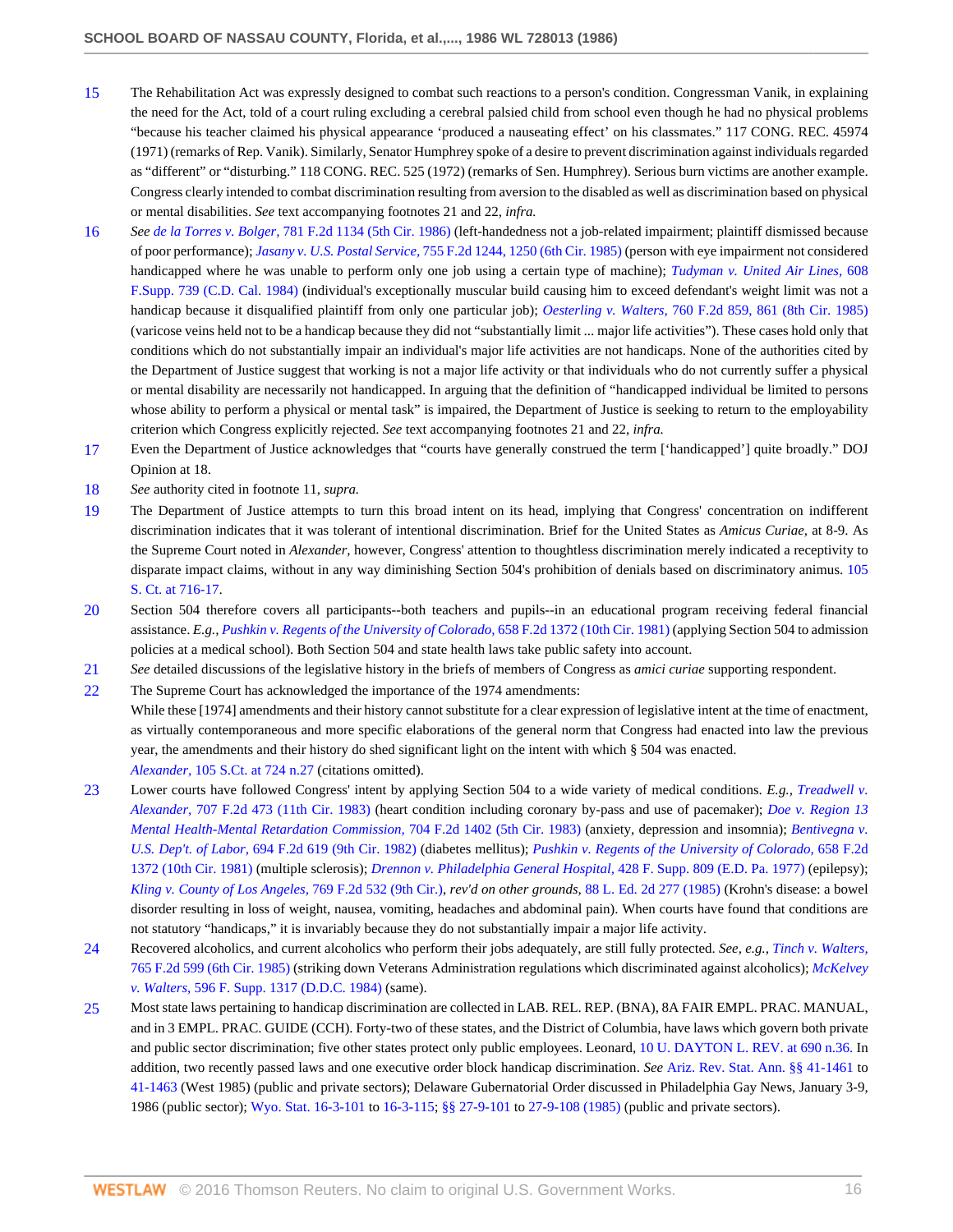- <span id="page-16-0"></span>[26](#page-9-0) Thirteen jurisdictions use this language. Colo. Rev. Stat. § ?? 301 (1982) (does not include mental handicaps); Ga. Code Ann. § ?? 19-22(3) (1982); La. Rev. Stat. Ann. § 46-2253(1)(West ?? Gen. Laws Ann. ch. 151B, ¶ 1 (West Supp. 1985); M?? Stat?? [§ 363.01\(25\)](http://www.westlaw.com/Link/Document/FullText?findType=L&pubNum=1000044&cite=MNSTS363.01&originatingDoc=Icbf326bc6bf111d8a0069cc1490382dc&refType=LQ&originationContext=document&vr=3.0&rs=cblt1.0&transitionType=DocumentItem&contextData=(sc.Search)) [\(West Supp. 1984\);](http://www.westlaw.com/Link/Document/FullText?findType=L&pubNum=1000044&cite=MNSTS363.01&originatingDoc=Icbf326bc6bf111d8a0069cc1490382dc&refType=LQ&originationContext=document&vr=3.0&rs=cblt1.0&transitionType=DocumentItem&contextData=(sc.Search)) N.M. Stat. Ann. § ?? (1978); [Okla. Stat. Ann. tit. 25, § 1301\(4\)](http://www.westlaw.com/Link/Document/FullText?findType=L&pubNum=1000165&cite=OKSTT25S1301&originatingDoc=Icbf326bc6bf111d8a0069cc1490382dc&refType=LQ&originationContext=document&vr=3.0&rs=cblt1.0&transitionType=DocumentItem&contextData=(sc.Search)) (West Supp. ?? Or. Rev. Stat. § 659.400(2) (1983); R.I. Gen. Laws § 8-5-?? (Supp. 1984); [Utah Code Ann. § 34-25-2\(14\) \(Supp. 1983\)](http://www.westlaw.com/Link/Document/FullText?findType=L&pubNum=1000511&cite=UTSTS34-25-2&originatingDoc=Icbf326bc6bf111d8a0069cc1490382dc&refType=LQ&originationContext=document&vr=3.0&rs=cblt1.0&transitionType=DocumentItem&contextData=(sc.Search)); [Vt. Stat. Ann. ?? 21, § 495d\(5\) \(Supp. 1984\)](http://www.westlaw.com/Link/Document/FullText?findType=L&pubNum=1000883&cite=VTST21S495D&originatingDoc=Icbf326bc6bf111d8a0069cc1490382dc&refType=LQ&originationContext=document&vr=3.0&rs=cblt1.0&transitionType=DocumentItem&contextData=(sc.Search)); [W.Va. Code § 5-11-3\(t\)](http://www.westlaw.com/Link/Document/FullText?findType=L&pubNum=1000041&cite=WVSTS5-11-3&originatingDoc=Icbf326bc6bf111d8a0069cc1490382dc&refType=LQ&originationContext=document&vr=3.0&rs=cblt1.0&transitionType=DocumentItem&contextData=(sc.Search)) (Supp. 1984 ?? Pa. Admin. Code § 44.4. *See* Leonard, 10 U. DAYTON L. Rev. ?? n.39.
- <span id="page-16-1"></span>[27](#page-9-1) Even where communicable diseases are statutorily exclude?? extent of that exclusion is not clear. In Georgia, for instance the Department of Human Resources continues to advise employers ?? dismiss persons with AIDS because it is not clear that AIDS (which cannot be transmitted through casual contact) qualifies as a ?? "communicable disease." Letter from James W. Alley, Di??on Division of Public Health, Georgia Dep't. of Human Resources to Benjamin Schatz (June 19, 1986).
- <span id="page-16-2"></span>[28](#page-9-2) *See* discussion at footnotes 31 and 32 and accompanying text.
- <span id="page-16-3"></span>[29](#page-9-3) Section 292 of that law defines "disability" much like Section 504 of the Rehabilitation Act defines "handicap:" "(a) a physical ... impairment resulting from anatomical, physiological or neurological conditions which prevents the exercise of a normal bodily function ... or (b) a record of such impairment or (c) a condition regarded by others as such an impairment ...." FAIR EMPL. PRAC. LAWS (BNA) No. 531, at 455:3006.
- <span id="page-16-4"></span>[30](#page-9-4) Later, the action settled favorably for the plaintiff. Leonard, [10 U. DAYTON L. REV. at 683 n.9.](http://www.westlaw.com/Link/Document/FullText?findType=Y&serNum=0102683074&pubNum=1261&originatingDoc=Icbf326bc6bf111d8a0069cc1490382dc&refType=LR&fi=co_pp_sp_1261_683&originationContext=document&vr=3.0&rs=cblt1.0&transitionType=DocumentItem&contextData=(sc.Search)#co_pp_sp_1261_683) More recently, the New York State Division of Human Rights issued a policy statement which indicates it agrees AIDS is a handicap. Fact Sheet, New York State Division of Human Rights, *reprinted in* 8A LAB. REL. REP. (BNA), FAIR EMPL. PRAC. MANUAL No. 536, at 3081-82. The statement reads, in part: "Acquired Immune Deficiency Syndrome (AIDS) is a medical condition considered a disability under the New York State Human Rights Law." The Human Rights Division has announced that it is accepting and processing discrimination complaints from people who have, or are perceived to have, AIDS.
- <span id="page-16-5"></span>[31](#page-9-5) A survey by NGRA of state agencies revealed that, in addition to the 3 states which have rendered decisions on the subject, the following 20 agencies also consider AIDS a handicap: California, Department's Post-Hearing Brief, *California Dep't. of Fair Employment & Housing in re Estate of Chadbourne v. Raytheon Co.,* No. FEP 83-84, L1-0310p, L-33998 (F.E.H.C. April 4, 1986); Colorado, Minutes of the Colorado Civil Rights Commission, March 28, 1986; Connecticut, Letter from Arthur L. Green, Director, Connecticut Comm. on Human Rights and Opportunities, to Benjamin Schatz (July 22, 1986); District of Columbia, Opinion Letter of John H. Suda, Acting Corporation Counsel, Government of the District of Columbia (Oct. 15, 1985); Illinois, Letter from Shelvin L. Hall, General Counsel, Illinois Dept. of Human Rights, to Benjamin Schatz (June 27, 1986); Maine, Testimony of Patricia E. Ryan, Exec. Director, Maine Human Rights Comm. before the Joint Standing Committee on Human Resources (Mar. 17, 1986), *reprinted in* 2 EMPL. PRAC. GUIDE (CCH) ¶ 5023; Massachusetts, Policy Statement, Massachusetts Comm. Against Discrimination (Jan. 1986), *reprinted in* 2 EMPL. PRAC. GUIDE (CCH) ¶ 5024; Michigan, Report of the Michigan Public Health Advisory Council to Governor James Blanchard at 32 (March 18, 1986); Minnesota, Letter from Walter C. Barwick, Deputy Commissioner, Minnesota Dept. of Human Rights, to Benjamin Schatz (June 3, 1986); Missouri, 1 AIDS POL. & L. (BNA) at 3 (June 18, 1986); Montana, Letter from Janice Doggett, Staff Attorney, Montana Human Rights Comm., to Benjamin Schatz (July 28, 1986); New Hampshire, Letter from Merryl Gibbs, Exec. Director, New Hampshire Comm. for Human Rights, to Benjamin Schatz (June 23, 1986); New Jersey, Announcement by the New Jersey Division on Civil Rights, *reprinted in* 2 EMPL. PRAC. GUIDE (CCH) ¶ 5026; New Mexico, Letter from David F. Montoya, Exec. Director, Human Rights Commission of New Mexico, to Benjamin Schatz (June 18, 1986); Oregon, Letter from Mary Roberts, Commissioner, Oregon Bureau of Labor and Industries, to James M. Campbell (Mar. 13, 1986), *reprinted in* 2 EMPL. PRAC. GUIDE (CCH) ¶ 5020; Pennsylvania, Letter from Louise Oncley, Special Ass't. to the Exec. Director, Pennsylvania Human Relations Comm., to Benjamin Schatz (July 15, 1986); Rhode Island, Letter from Eugene L. Booth, Exec. Director, Rhode Island Comm. for Human Rights, to Benjamin Schatz (June 25, 1986); Texas, Montrose Voice, Nov. 8, 1985; Washington, Letter from Mary Devlin, Unit Supervisor, Washington State Human Rights Comm., to Benjamin Schatz (June 6, 1986); West Virginia, Telephone conversation between Norman Lindell, Compliance Director of the West Virginia Human Rights Comm., and Benjamin Schatz (August 28, 1986)
- <span id="page-16-6"></span>[32](#page-9-6) The following 8 states' enforcement agencies are willing to accept AIDS complaints: Alaska, Letter from Janet L. Bradley, Exec. Dir. of the Alaska Human Rights Comm., to Benjamin Schatz (June 30, 1986); Delaware, Letter from Andrew J. Turner, Jr., Dir., Delaware Div. of Human Relations, to Benjamin Schatz (August 20, 1986); Kansas, Letter from Roger W. Lovett, Chief Legal Counsel, Kansas Comm. on Civil Rights, to Benjamin Schatz (June 9, 1986); Nebraska, Letter from Lawrence R. Myers, Exec. Dir., Nebraska Equal Opportunity Comm., to Benjamin Schatz (June 3, 1986); Ohio, Letter from Robert D. Brown, Exec. Dir., Ohio Civil Rights Comm., to Benjamin Schatz (July 14, 1986); Tennessee, Telephone conversation between Charles Akens, General Counsel to the Tennessee Human Rights Comm., and Benjamin Schatz (August 28, 1986); Vermont, Letter from Denise R. Johnson, Chief, Public Protection Division, Vermont Office of the Attorney General, to Benjamin Schatz (July 14, 1986); Wyoming, Letter from Charles A. Rando, Supervisor, Labor Standards/Fair Employment Div., Wyoming Dept. of Labor and Statistics, to Benjamin Schatz (June 11, 1986).